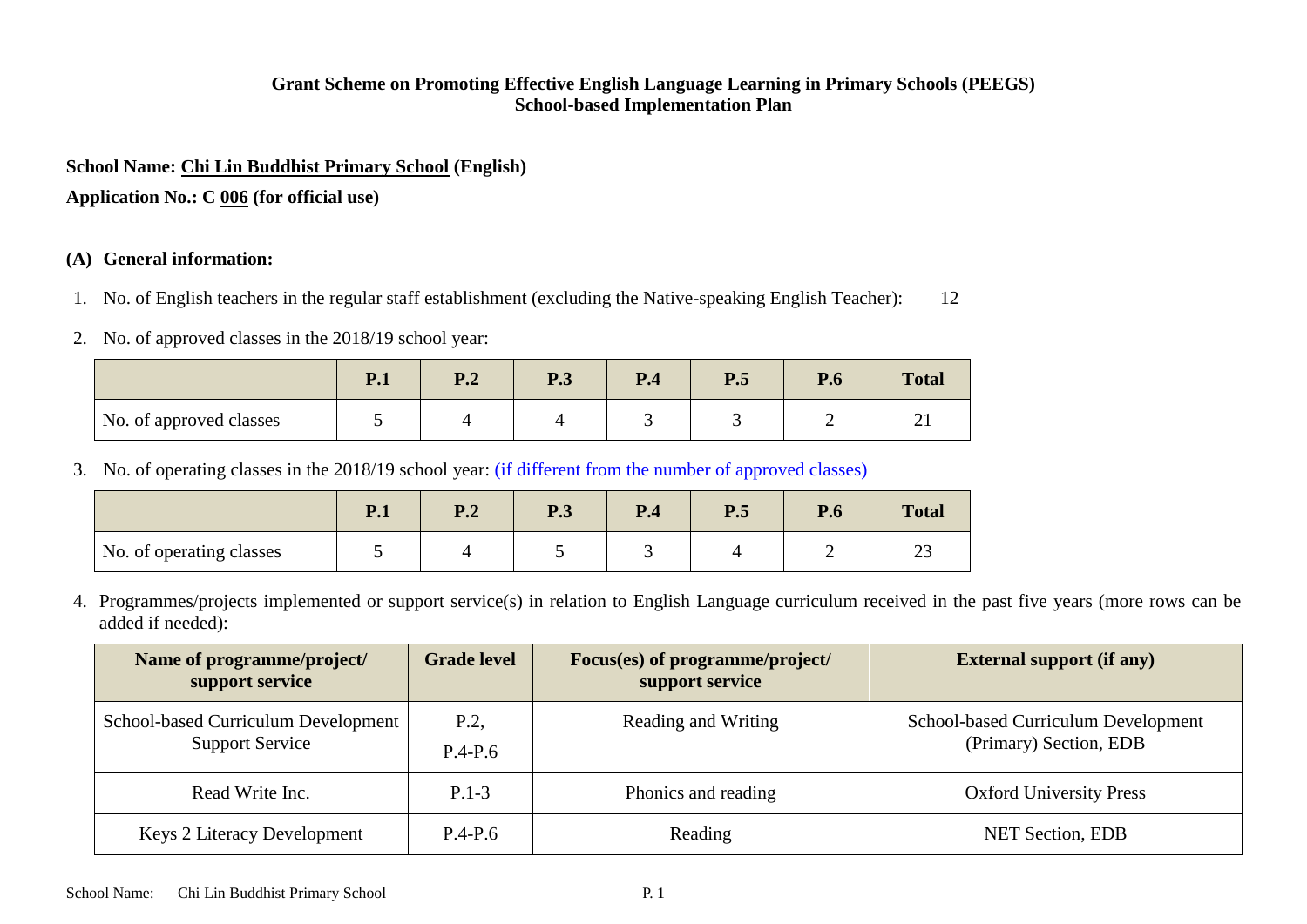# **(B) SWOT Analysis related to the learning and teaching of English:**

|    | <b>Strengths</b>                                                                                                                                                                                                               |                | <b>Opportunities</b>                                                                                                                                         |
|----|--------------------------------------------------------------------------------------------------------------------------------------------------------------------------------------------------------------------------------|----------------|--------------------------------------------------------------------------------------------------------------------------------------------------------------|
|    | 1. A collaborative and sharing culture has been developed through effective use of<br>co-planning and co-teaching practice.                                                                                                    | $\mathbf{1}$ . | will support our school to develop<br>The PEEGS<br>school-based curriculum initiatives to further promote<br>effectiveness in English teaching and learning. |
|    | 2. An extra ELTA is employed for teaching in Key Stage 1 (KS1) mainly on synthetic<br>phonics and reading.                                                                                                                     |                | 2. School-based Curriculum Development Support Service<br>offers support and helps establish a co-planning culture in<br>our school.                         |
|    | <b>Weaknesses</b>                                                                                                                                                                                                              |                | <b>Threats</b>                                                                                                                                               |
|    | Students from local community and Mainland China have very little or no family<br>support in English learning.                                                                                                                 |                | 1. Some students did not build a solid foundation in learning<br>English in KS1 and tend to give up easily when facing                                       |
|    | Most students lack confidence and motivation in using English.                                                                                                                                                                 |                | more difficult tasks in KS2.<br>2. The school is expanding and new teachers need training                                                                    |
| 3. | The proportion of students with special educational needs (SEN) students is huge,<br>which leads to great learner diversity from Primary 1.                                                                                    |                | to ensure quality teaching and learning.                                                                                                                     |
| 4. | The existing reading and writing materials have been used for some years and<br>necessary update should be made to cater for the needs of students with different<br>English proficiency and arouse their learning motivation. |                |                                                                                                                                                              |

## **(C) Measure(s) taken through the grant under the English Enhancement Grant Scheme for Primary Schools, if any:**

**(More rows can be added, if needed.)**

| <b>Area</b> (s) of Development                                                                                                                                              | Usage(s) of the grant                                                              | <b>Grade Level</b> |
|-----------------------------------------------------------------------------------------------------------------------------------------------------------------------------|------------------------------------------------------------------------------------|--------------------|
| 1. To enhance smooth curriculum continuity through making holistic planning in KS1<br>$&$ KS2                                                                               | To employ a full-time English teacher to<br>provide two free lessons for each core | $P.1-P.6$          |
| 2. To cater for the diverse needs of students through the careful design of learning<br>activities, assignment and assessment, as well as guided reading and remedial group | member of curriculum planning.                                                     |                    |
| 3. To equip curriculum leaders and foster professional development of English teachers<br>in KS2 through co-planning and core member meetings                               |                                                                                    |                    |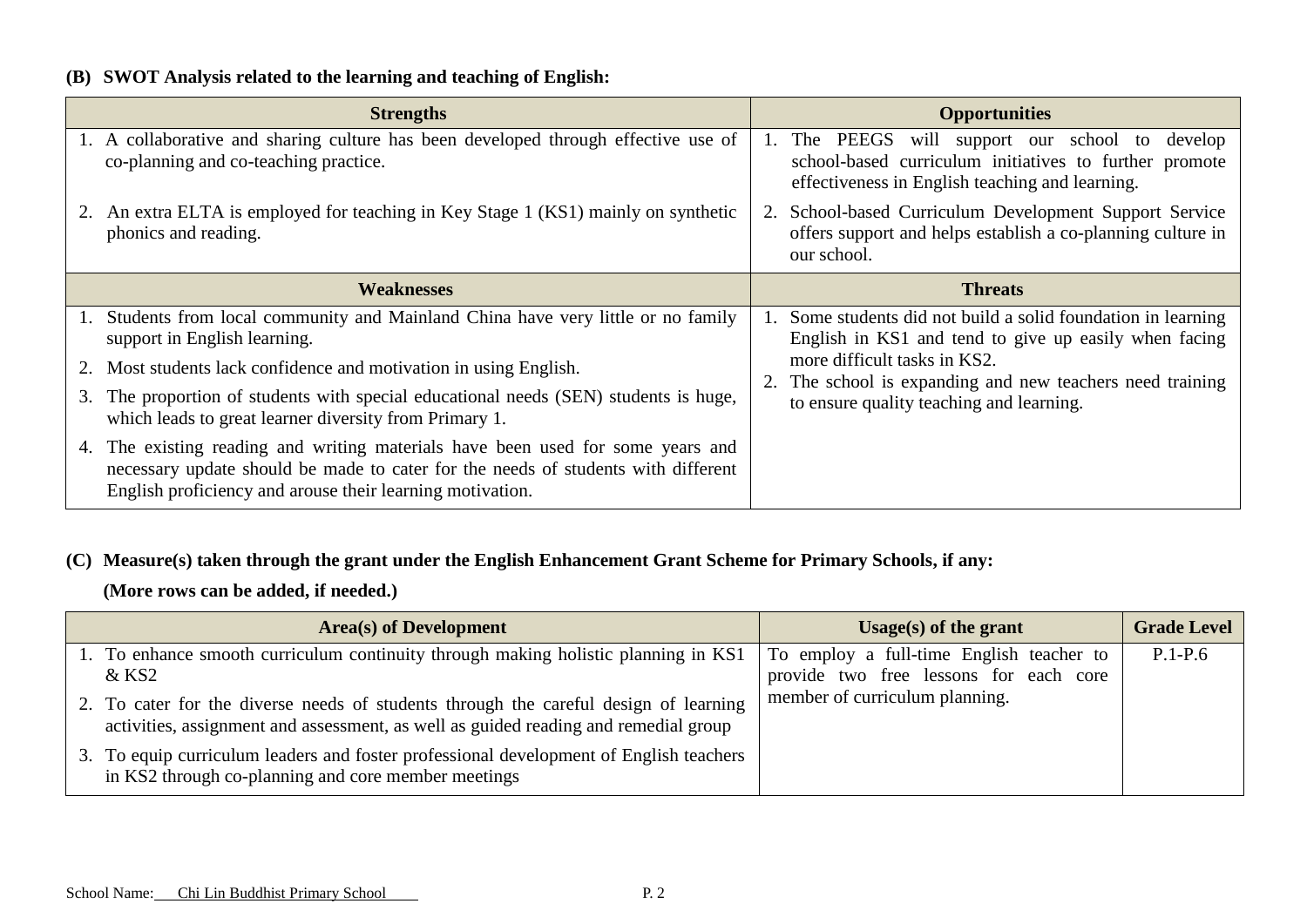**(D) Focus(es) of the school's proposed school-based English Language curriculum initiative(s) to be funded under PEEGS**

| Proposed target area(s) of development<br>(Please $\boxtimes$ the appropriate box(es) below)                                                                                                                                                                             |          | Proposed usage(s) of the Grant<br>(Please $\boxtimes$ the appropriate box(es) below)                 | <b>Time scale</b><br>(Please $\boxtimes$ the<br>appropriate<br>$box(es)$ below) |                      | <b>Grade level</b><br>(Please $\boxtimes$ the<br>appropriate<br>box(es) below) |
|--------------------------------------------------------------------------------------------------------------------------------------------------------------------------------------------------------------------------------------------------------------------------|----------|------------------------------------------------------------------------------------------------------|---------------------------------------------------------------------------------|----------------------|--------------------------------------------------------------------------------|
| Enrich the English language environment in school through<br>$\Box$                                                                                                                                                                                                      | $\Box$   | Purchase learning and teaching resources                                                             | $\boxtimes$ 2019/20 school                                                      | $\Box$               | P.1                                                                            |
| - conducting more English language activities <sup>*</sup> ; and/or                                                                                                                                                                                                      |          |                                                                                                      | year                                                                            | $\sqrt{ }$           | P.2                                                                            |
| developing more quality English language learning<br>resources for students $*$                                                                                                                                                                                          | $\Delta$ | Employ full-time <sup>*</sup> teacher                                                                | $\boxtimes$ 2020/21 school                                                      | $\sqrt{ }$<br>$\Box$ | P.3                                                                            |
| (*Please delete as appropriate)                                                                                                                                                                                                                                          |          | (*Please delete as appropriate)                                                                      | year                                                                            | $\Box$               | P.4<br>P.5                                                                     |
| Promote reading* or literacy* across the curriculum in<br>$\Box$<br>respect of the updated English Language Curriculum<br>(Primary) under "Ongoing Renewal of the School<br>Curriculum – Focusing, Deepening and Sustaining"<br>(*Please delete as appropriate)          | $\Box$   | full-time*<br>or part-time $*$<br>Employ<br>teaching<br>assistant<br>(*Please delete as appropriate) |                                                                                 | $\Box$               | P.6                                                                            |
| Enhance e-learning in respect of the updated English<br>$\Box$<br>Language Curriculum (Primary) under "Ongoing Renewal of<br>the School Curriculum - Focusing, Deepening and<br>Sustaining"                                                                              | $\Box$   | Procure service for conducting English language<br>activities                                        |                                                                                 |                      |                                                                                |
| Cater for learner diversity with equal emphasis on more able<br>$\triangledown$<br>and less able students in respect of the updated English<br>Language Curriculum (Primary) under "Ongoing Renewal of<br>the School Curriculum – Focusing, Deepening and<br>Sustaining" |          |                                                                                                      |                                                                                 |                      |                                                                                |
| Strengthen assessment literacy in respect of the updated<br>□<br>English Language Curriculum (Primary) under "Ongoing<br>Renewal of the School Curriculum – Focusing, Deepening<br>and Sustaining"                                                                       |          |                                                                                                      |                                                                                 |                      |                                                                                |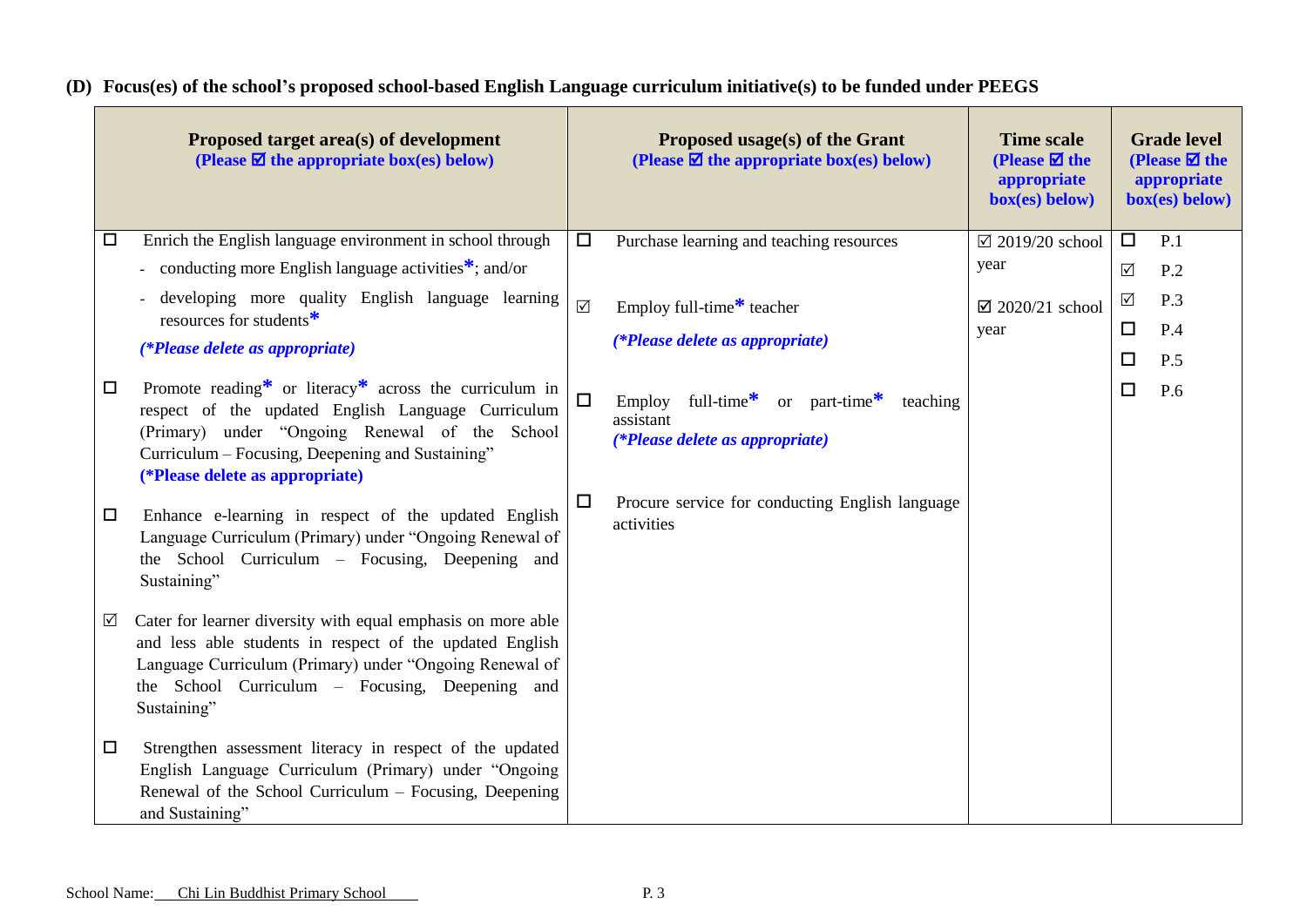## **(E) How to implement the proposed school-based English Language curriculum initiative(s) funded by PEEGS?**

**(More rows can be added, if needed.)**

| Proposed school-based English Language curriculum initiative(s)                                                                                                                                                                                                                         | <b>Grade</b><br>level | <b>Time scale</b><br>(month/year)                          | <b>Expected outcomes/</b><br>Deliverables/<br>Success criteria <sup>1</sup><br><i>(preferably)</i>   | Sustainability <sup>2</sup>                                      | <b>Methods of</b><br>progress-monito<br>ring and<br>evaluation <sup>3</sup> |
|-----------------------------------------------------------------------------------------------------------------------------------------------------------------------------------------------------------------------------------------------------------------------------------------|-----------------------|------------------------------------------------------------|------------------------------------------------------------------------------------------------------|------------------------------------------------------------------|-----------------------------------------------------------------------------|
| Employing a full-time supply teacher to create space for the core team members to cater for learner diversity with equal emphasis on more able and less<br>able students through refining the school-based reading and writing programme at Primary 2 and 3                             |                       |                                                            | <i>measurable</i> )                                                                                  |                                                                  |                                                                             |
| <b>Objectives</b><br>With the assistance of School-based Curriculum Development<br>(Primary) Section of the Education Bureau and Oxford University<br>Press, teachers have accumulated experience in establishing                                                                       | $P.2 -$<br>P.3        | All year round<br>- Co-planning<br>- Development           | On curriculum:<br>A total of 8 sets of<br>school-based<br>reading and writing                        | The newly<br>developed<br>school-based<br>reading and            | <b>Co-planning</b><br>meetings:<br>The core team<br>will have               |
| school-based reading and writing programme. However, the current<br>reading and writing materials should be updated to cater for the needs<br>of students with different abilities and styles as well as boost their<br>learning motivation. Thus, the school-based reading and writing |                       | of resources<br>- Try-outs<br>Peer lesson<br>observations, | resource packages<br>including lesson<br>plans, learning<br>tasks/activities,                        | writing<br>programme<br>will be<br>incorporated<br>into P.2 and  | weekly<br>co-planning<br>meetings.                                          |
| programme will be refined at Primary 2 and Primary 3 by<br>incorporating multisensory approaches and differentiated materials to<br>cater for learner diversity.                                                                                                                        |                       | evaluation and<br>modification<br>of the<br>programme      | worksheets and<br>PowerPoint slides<br>will be developed<br>for Primary 2 to 3<br>covering around 56 | P.3 core<br>English<br>Language<br>curriculum                    | <b>Lesson</b><br>observations:<br>Try-out lessons<br>will be                |
| The core team                                                                                                                                                                                                                                                                           |                       |                                                            | 45-minute lessons<br>in total during the                                                             | after<br>completion of                                           | conducted in                                                                |
| A full-time teacher will be employed to create space for the core team<br>to review the existing curriculum and refine the school-based reading<br>and writing programme.                                                                                                               |                       | <b>Primary 2</b><br>Sept, 2019                             | project period.                                                                                      | the project.                                                     | every unit,<br>lesson<br>observations                                       |
| <b>Composition:</b>                                                                                                                                                                                                                                                                     |                       | Planning                                                   | Each resource                                                                                        | The learning<br>and teaching                                     | will be arranged<br>regularly and                                           |
| The core team is composed of 5 members including the Panel Chair,<br>a level coordinator and 3 level teachers. The Panel chair will be in<br>charge of the project. Around eleven 45-minute lessons per week<br>will be released from the core team members to take forward the         |                       | Oct, 2019<br>Unit 1                                        | package will<br>contain 2 sub-sets<br>of differentiated<br>materials.                                | materials<br>developed will<br>be saved in the<br>school server, | evaluation will<br>be conducted in<br>co-planning<br>meetings.              |

<sup>1</sup> The deliverables/outputs should be **measurable** and **closely related to the purposes of related initiatives**.

School Name: Chi Lin Buddhist Primary School P. 4

 $\overline{a}$ 

<sup>2</sup> Sustainability of the initiative could be maintained through the **knowledge transfer/capacity building of teachers** and the **utilisation of the deliverable produced**.

<sup>&</sup>lt;sup>3</sup> Both **qualitative and quantitative tools** should be employed to evaluate the effectiveness of the initiative.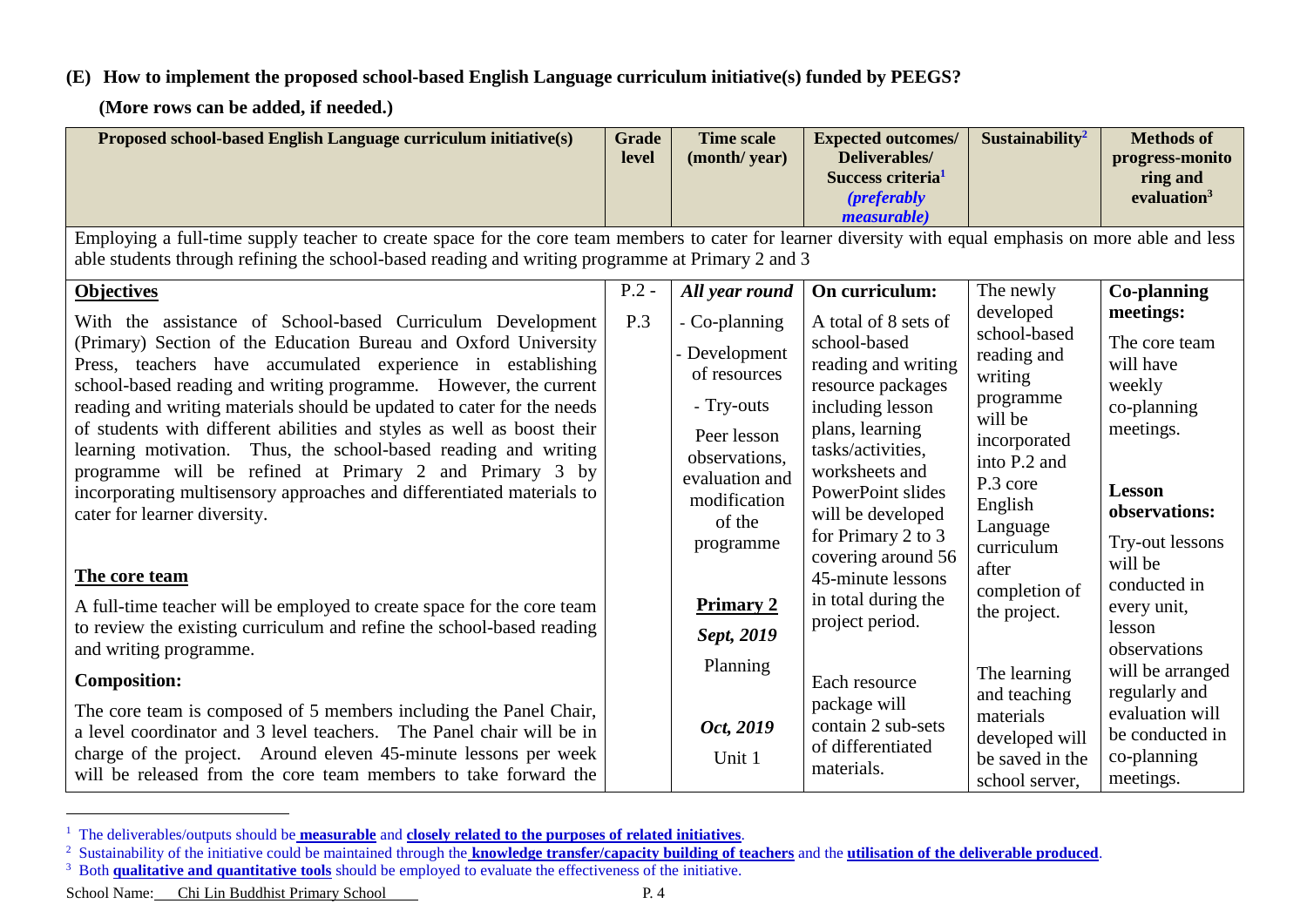|                                                                                                   |                                                                                                                                                                                                                                                                                                                                                                                      | Proposed school-based English Language curriculum initiative(s)                                                                                                                                                                                                                                                                                                                                                                                                    | <b>Grade</b><br>level | <b>Time scale</b><br>(month/year)                                                                                                                                              | <b>Expected outcomes/</b><br>Deliverables/<br>Success criteria <sup>1</sup><br><i>(preferably)</i><br><i>measurable</i> )                                                                                                                                                                                                              | Sustainability <sup>2</sup>                                                                                                                                                                                                                                                                                    | <b>Methods of</b><br>progress-monito<br>ring and<br>evaluation $3$                                                                                                                                                                                                                                      |
|---------------------------------------------------------------------------------------------------|--------------------------------------------------------------------------------------------------------------------------------------------------------------------------------------------------------------------------------------------------------------------------------------------------------------------------------------------------------------------------------------|--------------------------------------------------------------------------------------------------------------------------------------------------------------------------------------------------------------------------------------------------------------------------------------------------------------------------------------------------------------------------------------------------------------------------------------------------------------------|-----------------------|--------------------------------------------------------------------------------------------------------------------------------------------------------------------------------|----------------------------------------------------------------------------------------------------------------------------------------------------------------------------------------------------------------------------------------------------------------------------------------------------------------------------------------|----------------------------------------------------------------------------------------------------------------------------------------------------------------------------------------------------------------------------------------------------------------------------------------------------------------|---------------------------------------------------------------------------------------------------------------------------------------------------------------------------------------------------------------------------------------------------------------------------------------------------------|
|                                                                                                   | refinement work.<br>lessons of non-target level(s) and non-English lessons.                                                                                                                                                                                                                                                                                                          | The supply teacher will take up both English                                                                                                                                                                                                                                                                                                                                                                                                                       |                       | Nov, 2019<br>Unit 2                                                                                                                                                            | On students'<br>performance:                                                                                                                                                                                                                                                                                                           | modified as<br>appropriate                                                                                                                                                                                                                                                                                     | Modifications<br>will be made                                                                                                                                                                                                                                                                           |
|                                                                                                   | <b>Core team members</b><br>Panel Chair (teacher in charge)<br>Level coordinator<br>Level teachers                                                                                                                                                                                                                                                                                   | <b>Tentative no. of lessons to be</b><br>released<br>5<br>3<br>1 (for co-planning)                                                                                                                                                                                                                                                                                                                                                                                 |                       | Dec, 2019<br>Mid-term<br>evaluation                                                                                                                                            | On programme<br>materials, all<br>Primary 2 to 3<br>students will<br>complete all the<br>developed<br>materials in                                                                                                                                                                                                                     | and further<br>developed for<br>continuous use<br>after the<br>project period.                                                                                                                                                                                                                                 | instantly if<br>necessary.<br>Peer lesson<br>observations<br>will be                                                                                                                                                                                                                                    |
| $\checkmark$<br>$\checkmark$<br>$\checkmark$<br>$\checkmark$<br>$\checkmark$<br>$\checkmark$<br>✓ | <b>Duties:</b><br>reviewing the current curriculum at each term;<br>and materials;<br>trying out newly- developed resources in every unit;<br>for all classes in the target level once per term;<br>arranging peer lesson observation at least once per term;<br>the effectiveness of the programme;<br>strategies after evaluation; and<br>to all teachers at the end of each term. | hosting weekly core team co-planning meetings to discuss,<br>design, develop and evaluate differentiated learning activities<br>observing lessons and conducting post-lesson review meetings<br>conducting evaluation once in every unit to evaluate the lessons<br>conducted along with mid-term and final evaluation to review<br>modifying the newly-developed materials and instructional<br>delivering internal sharing sessions to disseminate new practices |                       | Feb-Mar,<br>2020<br>Unit 3<br>April-May,<br>2020<br>Unit 4<br><b>Jun</b> , 2020<br>Final<br>evaluation<br><b>July-Aug, 2020</b><br>Refinement of<br>the programme<br>materials | respective project<br>years.<br>70% of Primary 2<br>to 3 students will<br>improve their<br>confidence and<br>skills in reading<br>and writing.<br>Reading and<br>writing assessment<br>results of over 70%<br>of high-ability<br>students at Primary<br>2 to 3 will improve<br>by 10% in 1 year's<br>time of the<br>respective project | Core team<br>members will<br>become level<br>coordinators in<br>the year after<br>the project<br>period so they<br>will become<br>mentors in<br>promoting<br>teaching and<br>learning<br>strategies<br>developed to<br>cater for<br>learner<br>diversity.<br>Two lessons of<br>each unit will<br>be videotaped | conducted once<br>per term among<br>$P.2 - P.3$<br>teachers and<br>evaluation on<br>students'<br>performance<br>will be<br>discussed and<br>materials will be<br>adjusted<br>afterwards.<br>Two lessons of<br>each unit will be<br>videotaped for<br>evaluation.<br><b>Evaluation:</b><br>An evaluation |
|                                                                                                   | <b>Reading &amp; Writing Programme</b>                                                                                                                                                                                                                                                                                                                                               | In each unit, around 4 lessons will be allocated for topic introduction                                                                                                                                                                                                                                                                                                                                                                                            |                       |                                                                                                                                                                                | years.                                                                                                                                                                                                                                                                                                                                 | for<br>professional                                                                                                                                                                                                                                                                                            | meeting will be<br>held in every                                                                                                                                                                                                                                                                        |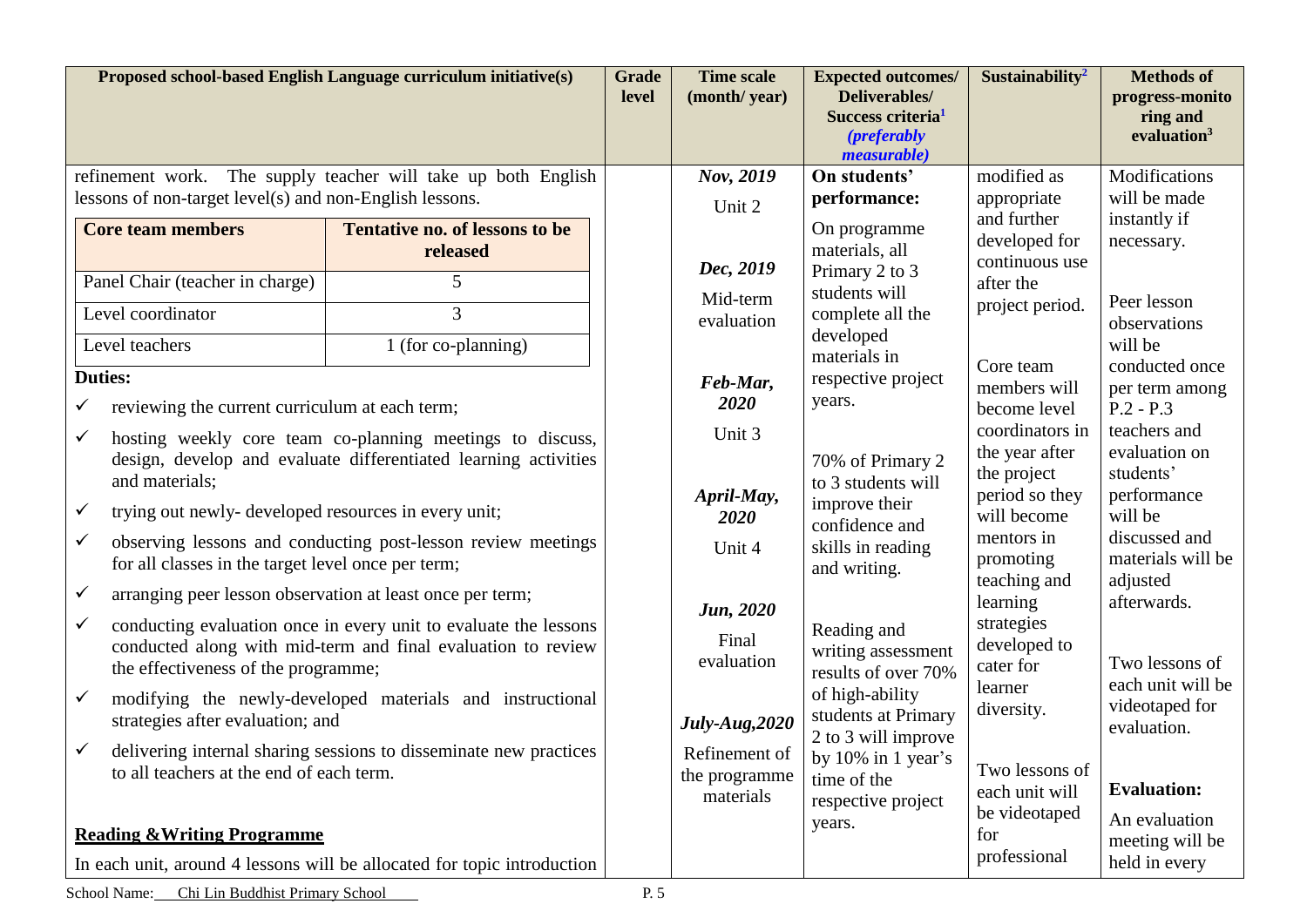| Proposed school-based English Language curriculum initiative(s)                                                                                                                                                                                                                                                                                                                                                                                                                                                       |                                                                                                                                                                                                | <b>Grade</b><br>level | <b>Time scale</b><br>(month/year)                                                        | <b>Expected outcomes/</b><br>Deliverables/<br>Success criteria <sup>1</sup><br><i>(preferably)</i><br><i>measurable</i> )                                                                                      | Sustainability <sup>2</sup>                                                                     | <b>Methods of</b><br>progress-monito<br>ring and<br>evaluation $3$                                                                                                                                         |
|-----------------------------------------------------------------------------------------------------------------------------------------------------------------------------------------------------------------------------------------------------------------------------------------------------------------------------------------------------------------------------------------------------------------------------------------------------------------------------------------------------------------------|------------------------------------------------------------------------------------------------------------------------------------------------------------------------------------------------|-----------------------|------------------------------------------------------------------------------------------|----------------------------------------------------------------------------------------------------------------------------------------------------------------------------------------------------------------|-------------------------------------------------------------------------------------------------|------------------------------------------------------------------------------------------------------------------------------------------------------------------------------------------------------------|
| and reading and 3 lessons for writing and follow-up/ presentation.<br>The programme will cover 4 units with a total of about twenty-eight<br>45-minute lessons per target level in respective project years. The<br>P.2 reading and writing programme will be refined during the first<br>project year and incorporated into English core curriculum in the<br>second project year. For P.3, refinement of the programme will be<br>carried out in the second project year.<br><b>Tentative themes and text types</b> |                                                                                                                                                                                                |                       | <b>Primary 3</b><br>Sept, 2020<br>Planning<br>Oct, 2020<br>Unit 1                        | Reading and<br>writing assessment<br>results of over 60%<br>of low-ability<br>students at Primary<br>2 to 3 will improve<br>by $5\%$ in 1 year's<br>time of the<br>respective project                          | sharing.<br>Internal<br>sharing<br>sessions on<br>good practice<br>will be held<br>once a term. | unit to evaluate<br>the lessons<br>conducted and<br>students'<br>performance.<br>Mid-term and<br>final evaluation                                                                                          |
| <b>Primary 2</b><br>Term 1<br>My School<br>Let's have a party<br>Term 2<br>Seasons<br>Let's Play<br><b>Text types</b><br>comics, directories, stories,<br>advertisements, shopping lists,<br>invitation cards, weather<br>reports, chants, notices, notes,<br>instructions, rules<br><b>Writing tasks</b>                                                                                                                                                                                                             | <b>Primary 3</b><br>My Favourite Sports<br>Shopping<br>Let's Celebrate<br>Animal World<br>posters, stories, shopping lists,<br>coupons, food labels, recipes,<br>poems, postcards, fact sheets |                       | Nov, 2020<br>Unit 2<br>Dec, 2020<br>Mid-term<br>evaluation<br>Feb-Mar,<br>2021<br>Unit 3 | year.<br>Teachers'<br>professional<br>enhancement:<br>All participating<br>English teachers<br>will enrich their<br>knowledge in<br>catering for leaner<br>diversity in<br>teaching of reading<br>and writing. |                                                                                                 | will be carried<br>out to evaluate<br>the effectiveness<br>of the<br>programme.<br><b>Keeping</b><br>records<br>The resource<br>packages,<br>meeting records<br>and evaluation<br>records will be<br>kept. |
| e.g. stories, shopping lists,<br>labels, posters<br><b>Primary 2</b><br><b>Reading skills</b><br>For more-able students<br>-work out the meaning of<br>words and phrases by using                                                                                                                                                                                                                                                                                                                                     | e.g. stories, coupons,<br>descriptions, postcards<br><b>For less-able students</b><br>- master basic book concepts (e.g.<br>titles and names of authors)                                       |                       | April-May,<br>2021<br>Unit 4<br>Jun, 2021<br>Final                                       | All participating<br>English teachers<br>will apply<br>multi-sensory<br>approaches to<br>English teaching at<br>Primary 2 to 3.                                                                                |                                                                                                 | <b>Questionnaires</b><br>Teachers' and<br>students'<br>questionnaires<br>will be<br>conducted to                                                                                                           |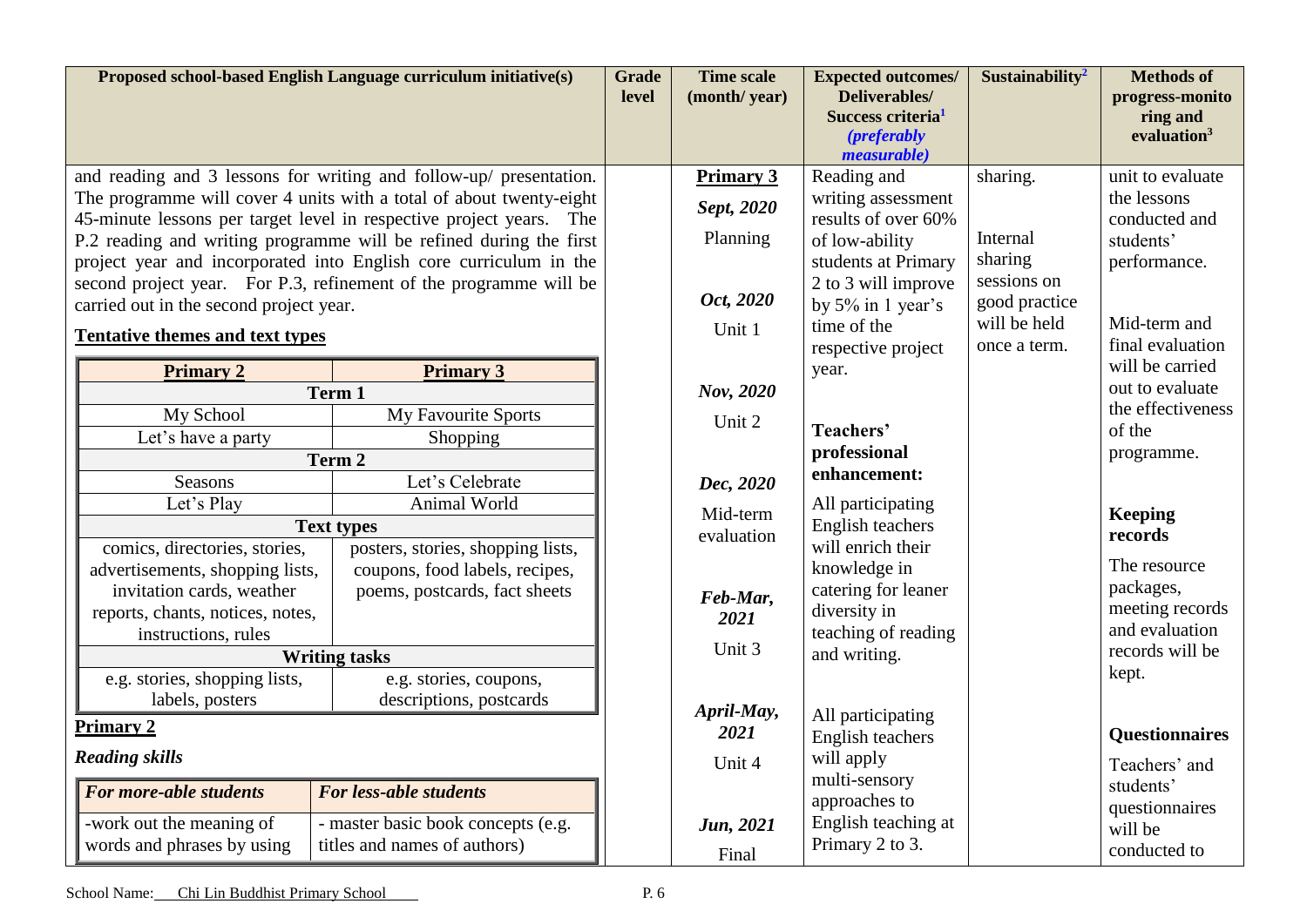| Proposed school-based English Language curriculum initiative(s)                                                                                                                                                                                                                                                                                            |                                                                                                                                                                                                                                                                                                                                                                                                                                                   | <b>Grade</b><br>level | <b>Time scale</b><br>(month/year)                                           | <b>Expected outcomes/</b><br>Deliverables/<br>Success criteria <sup>1</sup><br><i>(preferably)</i><br><i>measurable</i> )                                                | Sustainability <sup>2</sup> | <b>Methods of</b><br>progress-monito<br>ring and<br>evaluation <sup>3</sup>                                                                                                                                        |
|------------------------------------------------------------------------------------------------------------------------------------------------------------------------------------------------------------------------------------------------------------------------------------------------------------------------------------------------------------|---------------------------------------------------------------------------------------------------------------------------------------------------------------------------------------------------------------------------------------------------------------------------------------------------------------------------------------------------------------------------------------------------------------------------------------------------|-----------------------|-----------------------------------------------------------------------------|--------------------------------------------------------------------------------------------------------------------------------------------------------------------------|-----------------------------|--------------------------------------------------------------------------------------------------------------------------------------------------------------------------------------------------------------------|
| knowledge of word<br>formation (e.g. prefix,<br>suffix) and some semantic<br>clues (e.g. synonyms)<br>-process some compound<br>and complex sentences<br>- locate specific information<br>by identifying key words<br>- follow ideas by<br>recognizing simple text<br>structures and understanding<br>the use of cohesive devices<br><b>Writing skills</b> | - work out the meaning of words by<br>using knowledge of letter-sound<br>relationships<br>- process simple sentences by<br>identifying meaningful chunks<br>- locate specific information in a<br>short text in response to questions<br>- follow ideas by understanding the<br>use of simple cohesive devices (e.g.<br>simple connectives, pronouns)<br>- identify characters, setting and<br>sequence of events in stories<br>- make prediction |                       | evaluation<br>July-Aug, 2021<br>Refinement of<br>the programme<br>materials | All participating<br>teachers will<br>acquire the<br>knowledge /<br>pedagogy of<br>catering for<br>learners diversity in<br>their teaching of<br>reading and<br>writing. |                             | collect data on<br>feedback of the<br>programme in<br>each term.<br>The collected<br>data will be<br>analysed to<br>evaluate and<br>improve the<br>programme.<br><b>Assessment</b><br>results<br>Formative and     |
| For more-able students                                                                                                                                                                                                                                                                                                                                     | <b>For less-able students</b>                                                                                                                                                                                                                                                                                                                                                                                                                     |                       |                                                                             |                                                                                                                                                                          |                             | summative<br>assessments on                                                                                                                                                                                        |
| -establish links using some<br>simple cohesive devices<br>(e.g. simple connectives,<br>pronouns) with some<br>consistency<br>-arrange ideas in a short<br>text using simple and<br>limited means (e.g.<br>sequencing events<br>chronologically) to show a<br>generally clear focus<br>- use a small range of<br>simple vocabulary on                       | - reproduce sentences based on the<br>teacher's model<br>- write simple signs<br>- write brief descriptions of objects,<br>people, places or events<br>- give a brief ending to simple stories<br>- name people or things followed by<br>some descriptions about them<br>- use a range of formulaic<br>expressions, and some simple<br>vocabulary on familiar topics, with                                                                        |                       |                                                                             |                                                                                                                                                                          |                             | both reading and<br>writing will be<br>conducted<br>regularly to<br>assess students'<br>learning.<br>The<br>collected<br>assessment<br>results will be<br>analysed to<br>evaluate and<br>improve the<br>programme. |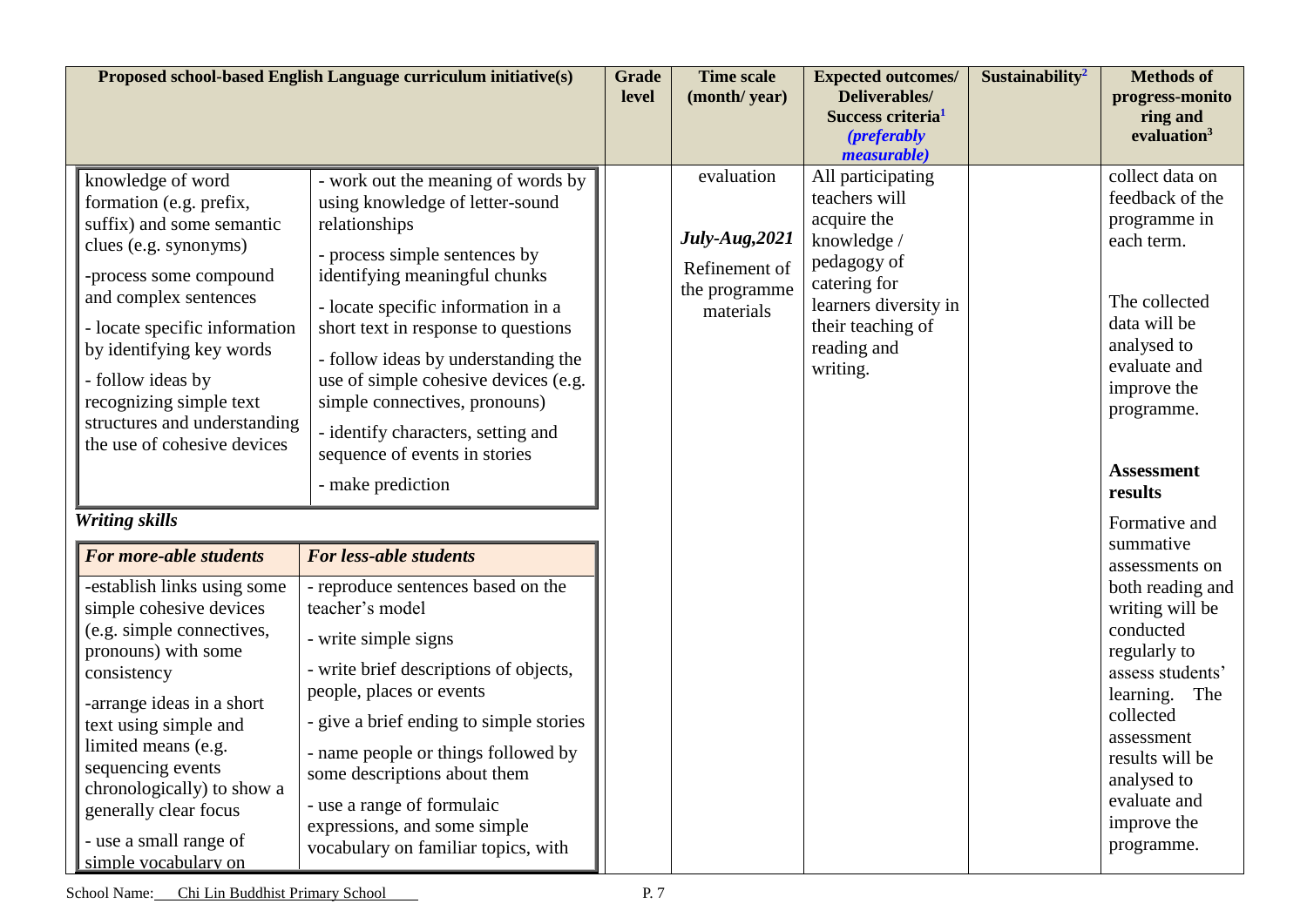|                                                                                                                                                                                                                                                                                                             | Proposed school-based English Language curriculum initiative(s)                                                                                                                                                                                                                                                                                                                                                                                        | <b>Grade</b><br>level | <b>Time scale</b><br>(month/year) | <b>Expected outcomes/</b><br>Deliverables/<br>Success criteria <sup>1</sup><br>( <i>preferably</i><br><i>measurable</i> ) | Sustainability <sup>2</sup> | <b>Methods</b> of<br>progress-monito<br>ring and<br>evaluation <sup>3</sup> |
|-------------------------------------------------------------------------------------------------------------------------------------------------------------------------------------------------------------------------------------------------------------------------------------------------------------|--------------------------------------------------------------------------------------------------------------------------------------------------------------------------------------------------------------------------------------------------------------------------------------------------------------------------------------------------------------------------------------------------------------------------------------------------------|-----------------------|-----------------------------------|---------------------------------------------------------------------------------------------------------------------------|-----------------------------|-----------------------------------------------------------------------------|
| familiar topics, with some<br>accuracy in spelling and<br>word collocation<br>- use a small range of<br>adjectives to describe<br>things and feelings with<br>some consistency<br>- use a small range of<br>adverbs to describe time<br>and manner with some<br>consistency                                 | some words correctly spelt<br>- use some simple adjectives to<br>describe things and feelings with<br>some consistency<br>- use mainly simple present tense to<br>describe present states and habitual<br>actions with some consistency<br>- use imperatives to express<br>obligations and prohibitions with<br>some consistency<br>- use line breaks and ordering (e.g.<br>numbers, bullets) in listing                                               |                       |                                   |                                                                                                                           |                             |                                                                             |
| <b>Primary 3</b><br><b>Reading skills</b>                                                                                                                                                                                                                                                                   |                                                                                                                                                                                                                                                                                                                                                                                                                                                        |                       |                                   |                                                                                                                           |                             |                                                                             |
| For more-able students<br>- work out the meaning of<br>words and phrases by<br>using semantic and<br>syntactic clues<br>- locate details which<br>support the main ideas<br>from different parts of a<br>text<br>- follow ideas by<br>recognising simple text<br>structures and<br>understanding the use of | <b>For less-able students</b><br>- work out the meaning of words and<br>phrases by using knowledge of word<br>formation (e.g. prefix, suffix) and<br>some semantic clues (e.g. synonyms)<br>- process some compound and<br>complex sentences<br>- locate specific information by<br>recognising simple text structures<br>- identify main ideas and some<br>supporting details explicitly stated in<br>the text<br>- make predictions about the likely |                       |                                   |                                                                                                                           |                             |                                                                             |

School Name: Chi Lin Buddhist Primary School P. 8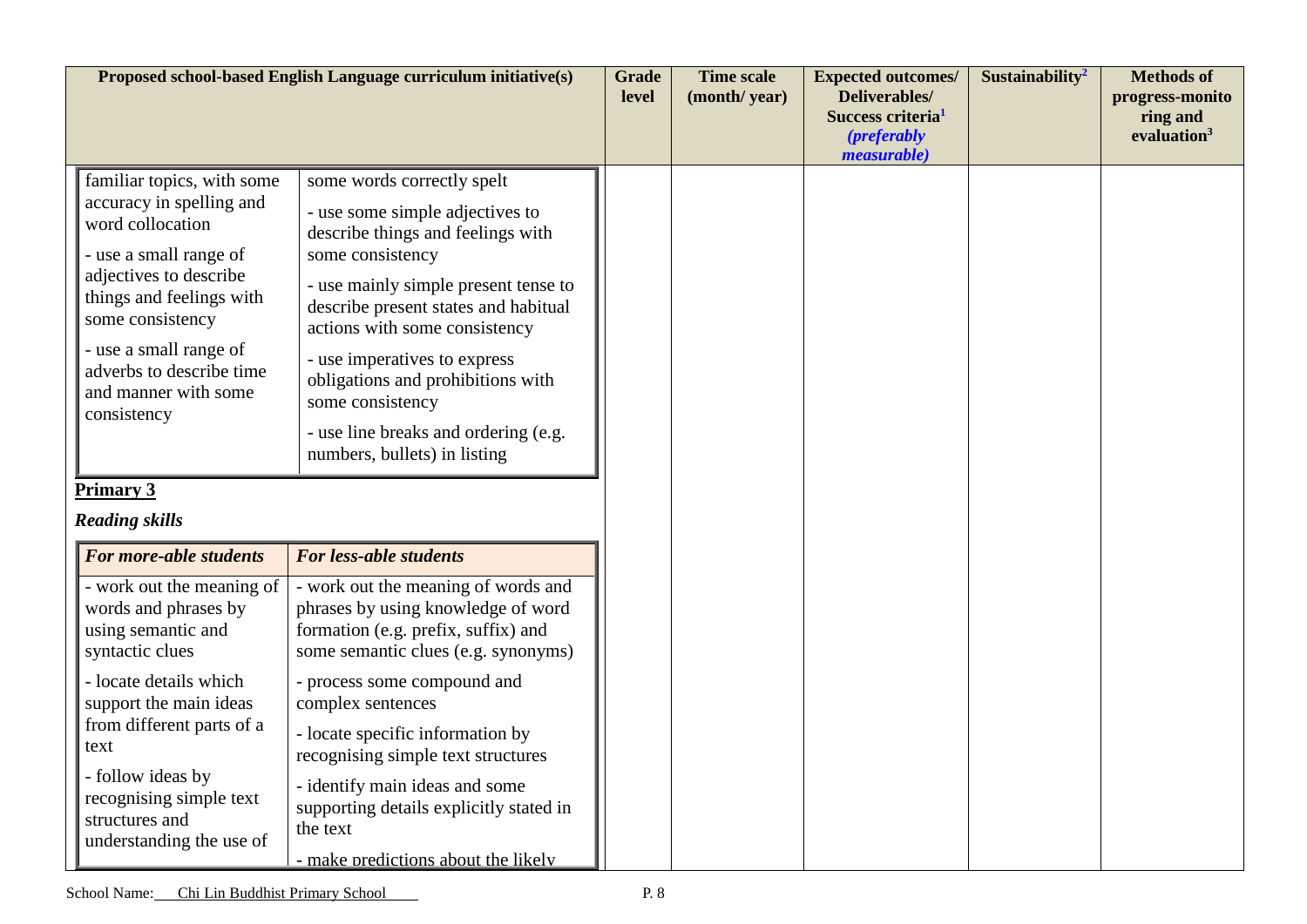|                                                                                                                                                                                                                                                  | Proposed school-based English Language curriculum initiative(s)                                                                                                                                                                                                                                                             | <b>Grade</b><br>level | <b>Time scale</b><br>(month/year) | <b>Expected outcomes/</b><br>Deliverables/<br>Success criteria <sup>1</sup><br><i>(preferably)</i><br><i>measurable</i> ) | Sustainability <sup>2</sup> | <b>Methods of</b><br>progress-monito<br>ring and<br>evaluation <sup>3</sup> |
|--------------------------------------------------------------------------------------------------------------------------------------------------------------------------------------------------------------------------------------------------|-----------------------------------------------------------------------------------------------------------------------------------------------------------------------------------------------------------------------------------------------------------------------------------------------------------------------------|-----------------------|-----------------------------------|---------------------------------------------------------------------------------------------------------------------------|-----------------------------|-----------------------------------------------------------------------------|
| cohesive devices<br>- infer feelings of<br>characters from pieces of<br>information in narrative<br>texts<br>- re-read the text to<br>establish and confirm<br>meaning                                                                           | development of the text by identifying<br>key words<br>- infer information, ideas and feelings<br>by using clues in close proximity<br>- identify simple stylistic features (e.g.<br>personification)                                                                                                                       |                       |                                   |                                                                                                                           |                             |                                                                             |
| <b>Writing skills</b>                                                                                                                                                                                                                            |                                                                                                                                                                                                                                                                                                                             |                       |                                   |                                                                                                                           |                             |                                                                             |
| For more-able students                                                                                                                                                                                                                           | <b>For less-able students</b>                                                                                                                                                                                                                                                                                               |                       |                                   |                                                                                                                           |                             |                                                                             |
| - write simple<br>descriptions of objects,<br>people, places and<br>events with some details<br>- arrange ideas in a<br>short text using simple<br>means (e.g. providing<br>illustrations or<br>explanations) to show a<br>generally clear focus | -write and reply to short and simple<br>letters to share personal experiences<br>-write short and simple descriptions of<br>objects, people, places and events<br>-write short and simple stories<br>-establish links using some simple<br>cohesive devices (e.g. simple<br>connectives, pronouns) with some<br>consistency |                       |                                   |                                                                                                                           |                             |                                                                             |
| -structure the text using<br>paragraphs, including a<br>brief introductory<br>and/or concluding<br>statement<br>- show an awareness of<br>using some stylistic<br>features (e.g. use                                                             | -arrange ideas in a short text using<br>simple and limited means (e.g.<br>sequencing events chronologically) to<br>show a generally clear focus<br>- use a small range of simple vocabulary<br>on familiar topics, with some accuracy<br>in spelling and word collocation<br>- use a small range of adjectives to           |                       |                                   |                                                                                                                           |                             |                                                                             |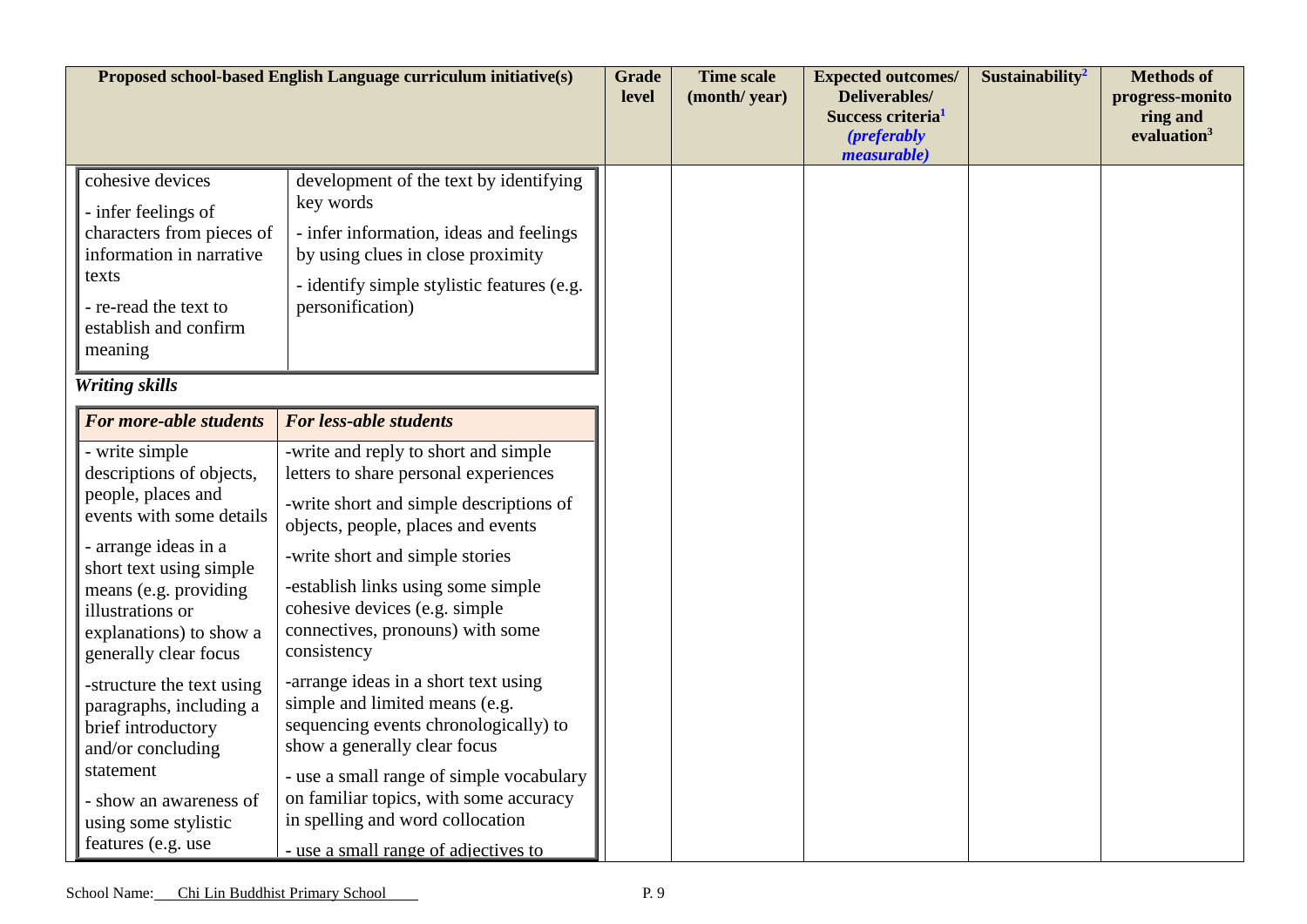| Proposed school-based English Language curriculum initiative(s)                                                                                                                                                                                                                                                                                  |                                                                                                                                                                                                                                                                        |                                                                                                                                                                                                                                                                                                                                                                                                                                                                                                   | <b>Grade</b><br>level | <b>Time scale</b><br>(month/year) | <b>Expected outcomes/</b><br><b>Deliverables/</b><br>Success criteria <sup>1</sup><br><i>(preferably)</i><br><i>measurable</i> ) | Sustainability <sup>2</sup> | <b>Methods of</b><br>progress-monito<br>ring and<br>evaluation <sup>3</sup> |
|--------------------------------------------------------------------------------------------------------------------------------------------------------------------------------------------------------------------------------------------------------------------------------------------------------------------------------------------------|------------------------------------------------------------------------------------------------------------------------------------------------------------------------------------------------------------------------------------------------------------------------|---------------------------------------------------------------------------------------------------------------------------------------------------------------------------------------------------------------------------------------------------------------------------------------------------------------------------------------------------------------------------------------------------------------------------------------------------------------------------------------------------|-----------------------|-----------------------------------|----------------------------------------------------------------------------------------------------------------------------------|-----------------------------|-----------------------------------------------------------------------------|
|                                                                                                                                                                                                                                                                                                                                                  | dialogues in stories to<br>create interest) to<br>support the purpose of<br>text<br>- make changes to<br>incorrect spelling,<br>punctuation and<br>grammar, and add<br>details if necessary<br>- draft, revise and edit<br>short written texts with<br>teacher support | describe things and feelings with some<br>consistency<br>- use a small range of adverbs to<br>describe time and manner with some<br>consistency<br>- use simple present, simple past<br>(mainly familiar verb forms), present<br>continuous and future tenses with some<br>consistency<br>- use modals for some communicative<br>functions (e.g. talk about abilities,<br>obligations and prohibitions) with some<br>consistency<br>- use appropriate salutation and closing<br>in simple letters |                       |                                   |                                                                                                                                  |                             |                                                                             |
| <b>Strategies for catering for learner diversity</b>                                                                                                                                                                                                                                                                                             |                                                                                                                                                                                                                                                                        |                                                                                                                                                                                                                                                                                                                                                                                                                                                                                                   |                       |                                   |                                                                                                                                  |                             |                                                                             |
| <b>Content</b><br><b>Multimodal texts</b> (e.g. audio recordings, videos, songs, pictures,<br>graphics, etc.) and graphic organisers (e.g. KWL chart, story plot<br>diagram) will be used to facilitate students' comprehension.<br>Differentiated reading and writing materials                                                                 |                                                                                                                                                                                                                                                                        |                                                                                                                                                                                                                                                                                                                                                                                                                                                                                                   |                       |                                   |                                                                                                                                  |                             |                                                                             |
| Differentiated reading and writing materials (e.g. vocabulary lists,<br>reading texts, writing tasks, simplified texts, modeled texts) with core<br>and extended/challenge parts will be designed for shared-reading and<br>guided reading sessions as well as shared writing and guided writing<br>sessions according to abilities of students. |                                                                                                                                                                                                                                                                        |                                                                                                                                                                                                                                                                                                                                                                                                                                                                                                   |                       |                                   |                                                                                                                                  |                             |                                                                             |
|                                                                                                                                                                                                                                                                                                                                                  |                                                                                                                                                                                                                                                                        | Extended tasks will be created for high fliers and various readers/<br>e-books/ reading texts of different levels of difficulties under the<br>same theme will be carefully selected for guided reading lessons and                                                                                                                                                                                                                                                                               |                       |                                   |                                                                                                                                  |                             |                                                                             |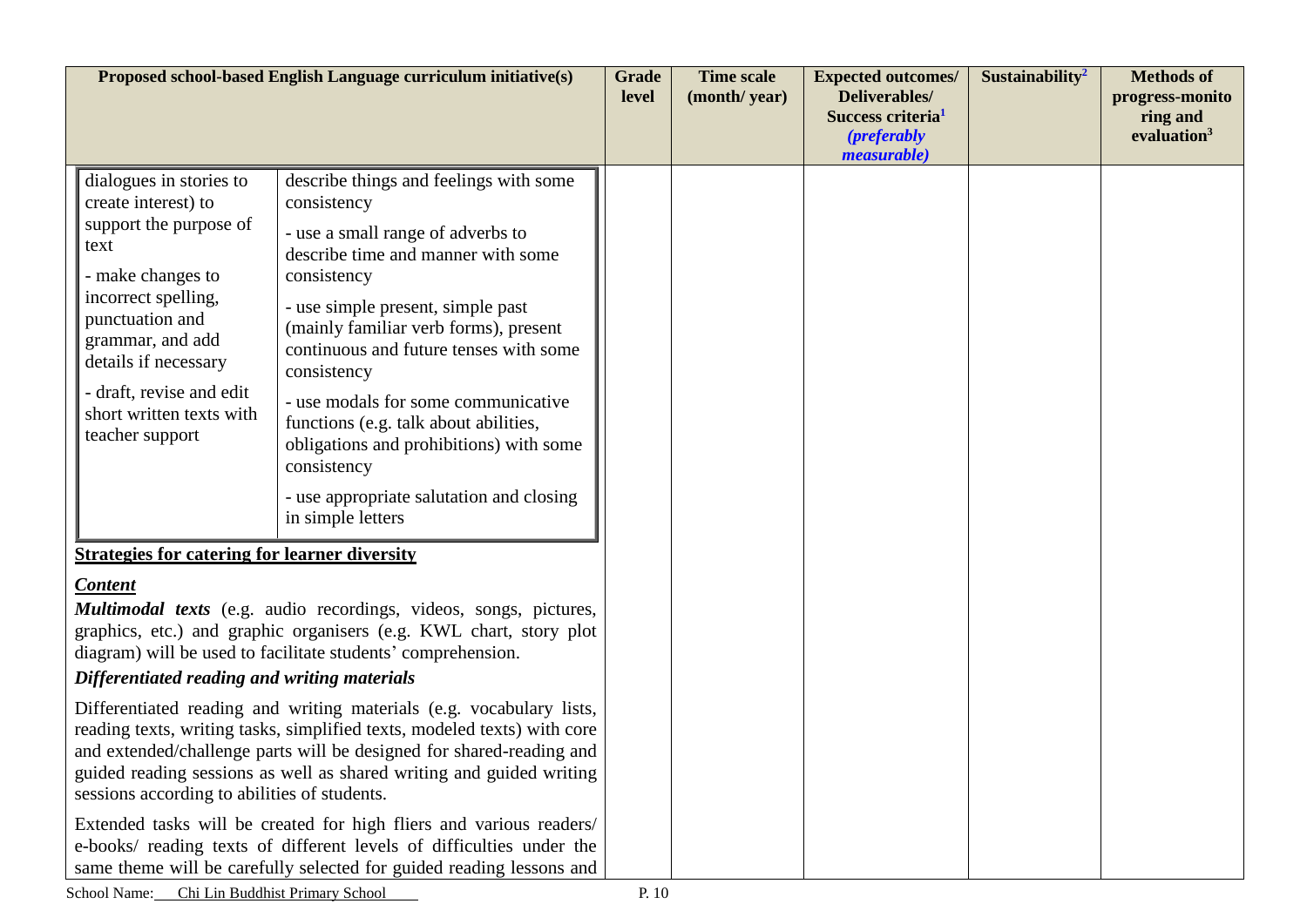| Proposed school-based English Language curriculum initiative(s)                                                                                                                                                                                                                                                                                                                                                                                                                                                                                                                                                                                                                                                            | <b>Grade</b><br>level | <b>Time scale</b><br>(month/year) | <b>Expected outcomes/</b><br>Deliverables/<br>Success criteria <sup>1</sup><br><i>(preferably)</i><br><i>measurable</i> ) | Sustainability <sup>2</sup> | <b>Methods of</b><br>progress-monito<br>ring and<br>evaluation <sup>3</sup> |
|----------------------------------------------------------------------------------------------------------------------------------------------------------------------------------------------------------------------------------------------------------------------------------------------------------------------------------------------------------------------------------------------------------------------------------------------------------------------------------------------------------------------------------------------------------------------------------------------------------------------------------------------------------------------------------------------------------------------------|-----------------------|-----------------------------------|---------------------------------------------------------------------------------------------------------------------------|-----------------------------|-----------------------------------------------------------------------------|
| home reading covering a variety of text types such as poems, chants,<br>stories, comics, cards, recipes, shopping lists, fact sheets, etc.                                                                                                                                                                                                                                                                                                                                                                                                                                                                                                                                                                                 |                       |                                   |                                                                                                                           |                             |                                                                             |
| Useful vocabulary and expression lists and modeled texts will be<br>designed for less-able students to support their writing with target<br>vocabulary and sentence patterns of the unit.                                                                                                                                                                                                                                                                                                                                                                                                                                                                                                                                  |                       |                                   |                                                                                                                           |                             |                                                                             |
| <b>Process</b><br><b>Multisensory experiences</b><br>Teachers will enhance students' learning by offering support based<br>on individual needs, for example, pictures and graphs for visual<br>learners; songs/audio books for auditory learners and interactive<br>reading/vocabulary activities (e.g. role play, running dictation,<br>charades) for kinesthetic learners.<br><b>Flexible grouping strategies</b> (individual, pair and group) and various<br>grouping arrangements (e.g. mixed-ability groups, homogenous<br>groups, expert groups, jigsaw reading) to addresses individual needs<br>of students. Cooperative learning mode will be used so that<br>advanced learners can help with the less-able ones. |                       |                                   |                                                                                                                           |                             |                                                                             |
| <b>Varying questions</b><br>Different levels of questions will be set for reading and writing<br>lessons. For less-able students, the questions begin with lower level<br>of cognitive complexities (basic comprehension: knowledge and<br>comprehension) to grasp the meaning of the texts.                                                                                                                                                                                                                                                                                                                                                                                                                               |                       |                                   |                                                                                                                           |                             |                                                                             |
| Questions require students to apply, analyze (e.g. comparing and<br>contrasting, arranging things in the proper sequence after analysis)<br>will be designed for more-able students.                                                                                                                                                                                                                                                                                                                                                                                                                                                                                                                                       |                       |                                   |                                                                                                                           |                             |                                                                             |
| For high fliers, challenging questions on making conclusion,<br>evaluation and synthesis (creating new ideas) will be included to<br>stretch their potential.                                                                                                                                                                                                                                                                                                                                                                                                                                                                                                                                                              |                       |                                   |                                                                                                                           |                             |                                                                             |
| Varying support for students                                                                                                                                                                                                                                                                                                                                                                                                                                                                                                                                                                                                                                                                                               |                       |                                   |                                                                                                                           |                             |                                                                             |
| Less able students will be provided with simplified task and                                                                                                                                                                                                                                                                                                                                                                                                                                                                                                                                                                                                                                                               |                       |                                   |                                                                                                                           |                             |                                                                             |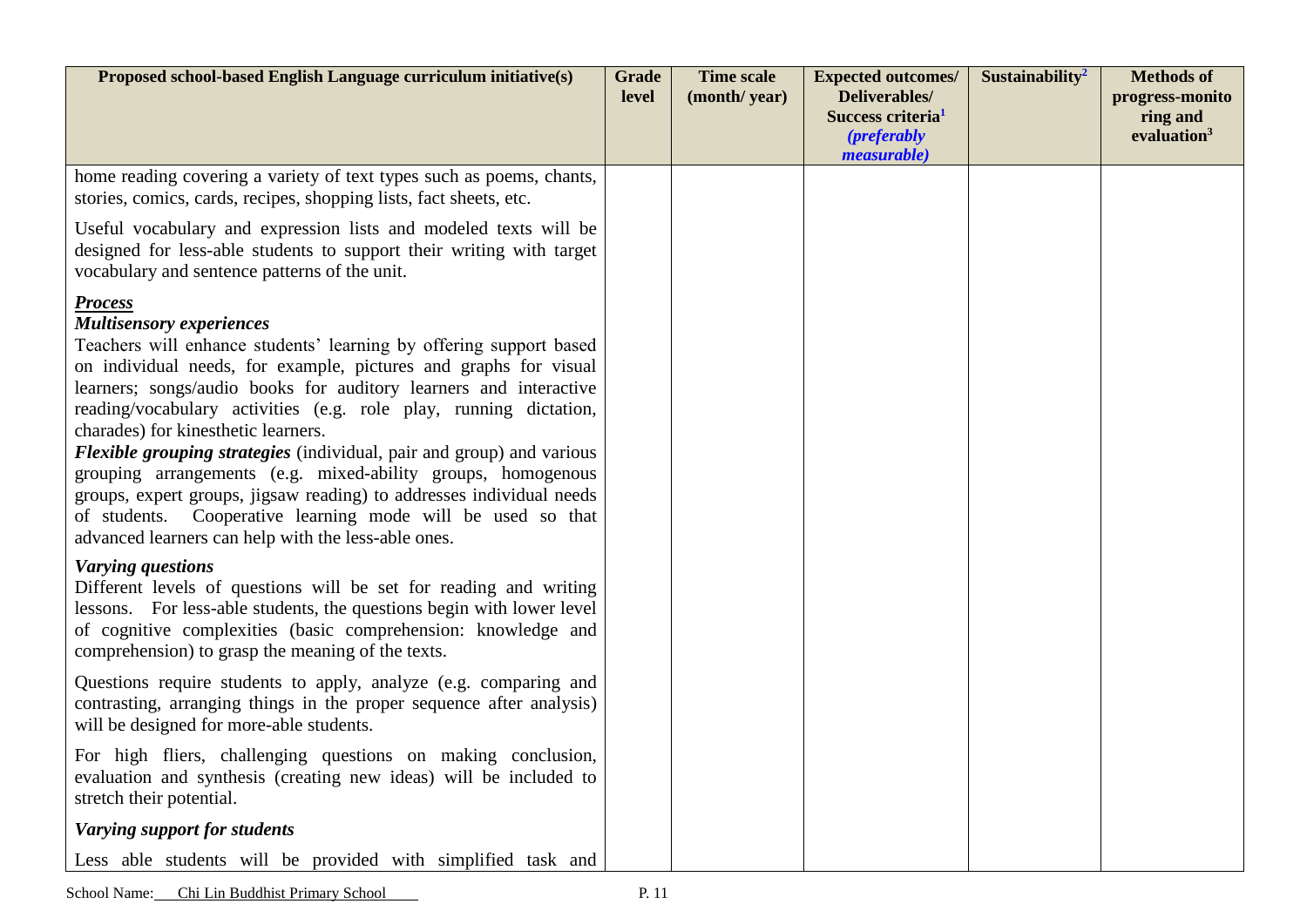| Proposed school-based English Language curriculum initiative(s)                                                                                                                                                                                                                                                                                                                                                                         | <b>Grade</b><br>level | <b>Time scale</b><br>(month/year) | <b>Expected outcomes/</b><br><b>Deliverables/</b><br>Success criteria <sup>1</sup><br><i>(preferably)</i><br><i>measurable</i> ) | Sustainability <sup>2</sup> | <b>Methods of</b><br>progress-monito<br>ring and<br>evaluation <sup>3</sup> |
|-----------------------------------------------------------------------------------------------------------------------------------------------------------------------------------------------------------------------------------------------------------------------------------------------------------------------------------------------------------------------------------------------------------------------------------------|-----------------------|-----------------------------------|----------------------------------------------------------------------------------------------------------------------------------|-----------------------------|-----------------------------------------------------------------------------|
| instructions to assist them on basic understanding on the topic and<br>help them complete the tasks assigned. More demanding tasks and<br>autonomy in the choice of the extended activities will be given to<br>advanced learners to develop their creativity, leadership skills,<br>high-order thinking skills and critical thinking skill in order to draw<br>on individual learners' strengths and further stretch their potentials. |                       |                                   |                                                                                                                                  |                             |                                                                             |
| <b>Product</b>                                                                                                                                                                                                                                                                                                                                                                                                                          |                       |                                   |                                                                                                                                  |                             |                                                                             |
| Varying final task/assignment<br>To cater for students with different learning styles and abilities,<br>various forms of final tasks with different levels of support and<br>complexity, for example, written work, oral presentations, picture<br>drawing, pair or group work will be designed.                                                                                                                                        |                       |                                   |                                                                                                                                  |                             |                                                                             |
| Various modes of assessment                                                                                                                                                                                                                                                                                                                                                                                                             |                       |                                   |                                                                                                                                  |                             |                                                                             |
| Different types of assessments including formative (e.g. reading<br>comprehension exercises, homework, book reports, discussions,<br>presentations, writing tasks) and summative assessments (reading and<br>writing exams) will be adopted in evaluating students' performance<br>and keeping track of their progress. Teachers will observe students'<br>performances during the reading and writing lessons.                         |                       |                                   |                                                                                                                                  |                             |                                                                             |
| P.2 Sample module                                                                                                                                                                                                                                                                                                                                                                                                                       |                       |                                   |                                                                                                                                  |                             |                                                                             |
| Topic: Seasons<br><b>Reading texts:</b> stories; weather reports<br>Target language items:<br>Thematic vocabulary about seasons e.g. spring, summer,<br>➤<br>autumn, winter; weather such as cloudy, sunny, windy, warm,<br><i>chilly</i> , activities like <i>flying a kite</i> , <i>swimming</i> , <i>skiing</i> ; and<br>clothing items e.g. jacket, scarf, shorts, t-shirt, boots etc.<br>Adjectives to describe weather            |                       |                                   |                                                                                                                                  |                             |                                                                             |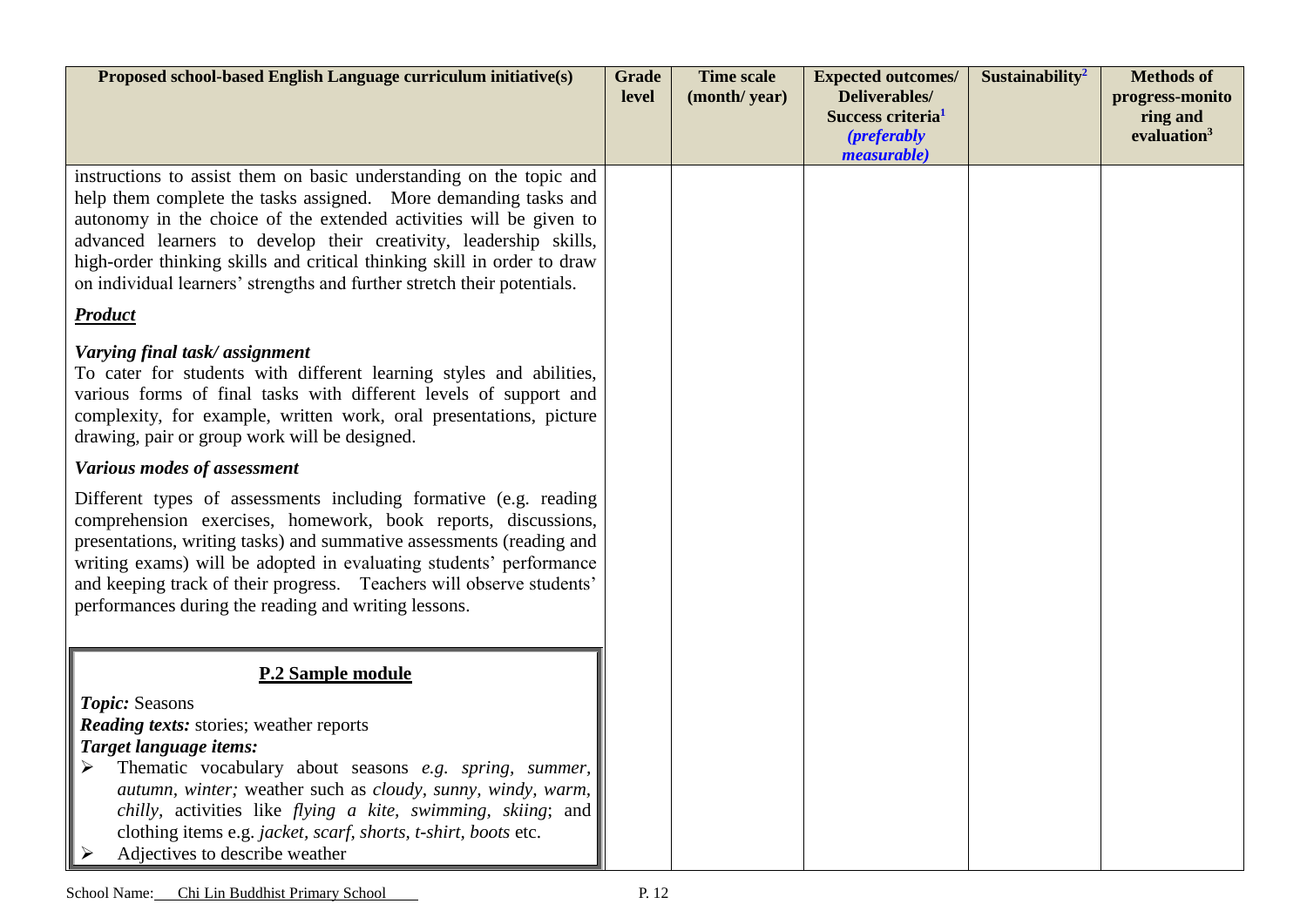| Proposed school-based English Language curriculum initiative(s)                                                                                                                                                                                                                                                                                                                                                                                                                                                                                                                                                                                  |                                                                                                                                                                                                                                                                                                              |  | <b>Time scale</b><br>(month/year) | <b>Expected outcomes/</b><br>Deliverables/<br>Success criteria <sup>1</sup><br><i>(preferably)</i><br><i>measurable</i> ) | Sustainability <sup>2</sup> | <b>Methods of</b><br>progress-monito<br>ring and<br>evaluation <sup>3</sup> |
|--------------------------------------------------------------------------------------------------------------------------------------------------------------------------------------------------------------------------------------------------------------------------------------------------------------------------------------------------------------------------------------------------------------------------------------------------------------------------------------------------------------------------------------------------------------------------------------------------------------------------------------------------|--------------------------------------------------------------------------------------------------------------------------------------------------------------------------------------------------------------------------------------------------------------------------------------------------------------|--|-----------------------------------|---------------------------------------------------------------------------------------------------------------------------|-----------------------------|-----------------------------------------------------------------------------|
| Present tense (present states)<br>Connectives (because)<br>Learning objectives<br>To identify target vocabulary, e.g. seasons, weathers through<br>printed texts such as phonics flashcards, word cards, posters<br>$\ \hspace{1mm}\ $<br>and multimodal texts such as songs, pictures, videos.<br>To organise the target vocabulary and categorise the features of<br>seasons and weather with graphic organisers and high order<br>thinking skills.<br>┃≻<br>To share with the class their favourite season or activities to do<br>in different weather with target sentence structures.<br>To role-play a weather report in Campus TV.<br>∥ ≻ |                                                                                                                                                                                                                                                                                                              |  |                                   |                                                                                                                           |                             |                                                                             |
| <b>For less-able students</b>                                                                                                                                                                                                                                                                                                                                                                                                                                                                                                                                                                                                                    | <b>For more-able</b><br>students                                                                                                                                                                                                                                                                             |  |                                   |                                                                                                                           |                             |                                                                             |
| <b>Reading skills</b><br>- identify characters, setting and sequence<br>of events in stories<br>- locate specific information in a short text<br>in response to questions<br>-make prediction<br>- work out the meaning of words by using<br>knowledge of letter-sound relationships<br><b>Writing skills</b><br>- use a range of formulaic expressions, and<br>some simple vocabulary on familiar topics,<br>with some words correctly spelt<br>- use some simple adjectives to describe<br>things and feelings with some consistency                                                                                                           | work out the<br>meaning of words<br>phrases<br>and<br>by<br>using knowledge<br>of word formation<br>(e.g. prefix, suffix)<br>and some semantic<br>clues<br>(e.g.<br>synonyms)<br>-arrange ideas in a<br>short text using<br>simple and limited<br>means<br>(e.g.<br>sequencing events<br>chronologically) to |  |                                   |                                                                                                                           |                             |                                                                             |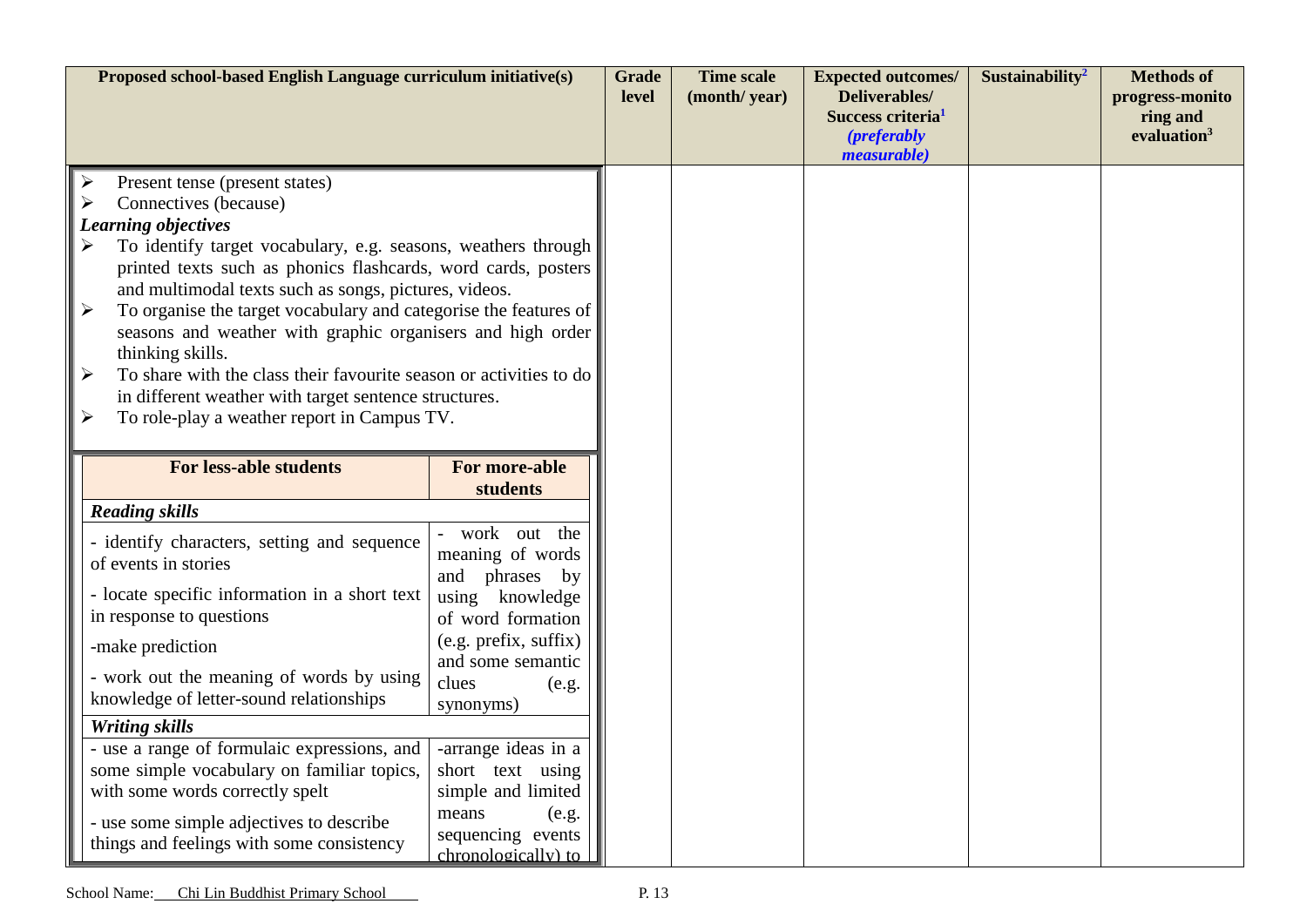| Proposed school-based English Language curriculum initiative(s)                                                                                                                                                                                                                                                                                                                                                                                                                                                                                                                                                                                  |                                                                                                                                                                                                                                                                                                                                                                                                                                                                                                                                                                                                                                                                                                                                                            |  | <b>Time scale</b><br>(month/year) | <b>Expected outcomes/</b><br>Deliverables/<br>Success criteria <sup>1</sup> | Sustainability <sup>2</sup> | <b>Methods</b> of<br>progress-monito<br>ring and |
|--------------------------------------------------------------------------------------------------------------------------------------------------------------------------------------------------------------------------------------------------------------------------------------------------------------------------------------------------------------------------------------------------------------------------------------------------------------------------------------------------------------------------------------------------------------------------------------------------------------------------------------------------|------------------------------------------------------------------------------------------------------------------------------------------------------------------------------------------------------------------------------------------------------------------------------------------------------------------------------------------------------------------------------------------------------------------------------------------------------------------------------------------------------------------------------------------------------------------------------------------------------------------------------------------------------------------------------------------------------------------------------------------------------------|--|-----------------------------------|-----------------------------------------------------------------------------|-----------------------------|--------------------------------------------------|
|                                                                                                                                                                                                                                                                                                                                                                                                                                                                                                                                                                                                                                                  |                                                                                                                                                                                                                                                                                                                                                                                                                                                                                                                                                                                                                                                                                                                                                            |  |                                   | <i>(preferably)</i><br><i>measurable</i> )                                  |                             | evaluation <sup>3</sup>                          |
| use mainly simple present tense to<br>describe present states and habitual actions<br>with some consistency                                                                                                                                                                                                                                                                                                                                                                                                                                                                                                                                      | show a generally<br>clear focus                                                                                                                                                                                                                                                                                                                                                                                                                                                                                                                                                                                                                                                                                                                            |  |                                   |                                                                             |                             |                                                  |
| <b>Reading lessons</b><br>Pre-reading:<br>to warm-up and activate schemata.<br>seasons as well as related activities.<br>For example, Kids vocabulary - Weather - How's the weather?<br>https://www.youtube.com/watch?v=CXKj7bm4Ops<br>If You Know All the Seasons<br>https://www.youtube.com/watch?v=_BkkzF9z4-g<br>Spring Song for Children - "Springtime"<br>https://www.youtube.com/watch?v=A16Cu6Ic1pA<br>vocabulary on the flashcards.<br>Consolidation exercise with graded content:<br>content for different students to work on.<br>Core part<br><b>Worksheet exercise</b><br>Students will have to match<br>adjectives of weather with | Students will be asked to talk about seasons and what season they<br>like best. Teacher will elicit words that students know about<br>weather and seasons (with KWL chart) and show them video clips<br>Teacher will sing the songs along/ watch the animation with<br>students and introduce students target vocabulary about weather and<br>Teacher will use flashcards to introduce more target vocabulary<br>(e.g. rainy, cloudy, windy, snowy, sunny, stormy, nice, fine, cold,<br>warm, hot.) via charades. They will then read aloud all the target<br>The exercises are of different complexity and length in terms of<br><b>Extended part</b><br><b>Worksheet exercise</b><br>Students will have to guess and<br>fill in the correct adjective to |  |                                   |                                                                             |                             |                                                  |
| relevant pictures.                                                                                                                                                                                                                                                                                                                                                                                                                                                                                                                                                                                                                               | fit into the descriptions of the<br>riddles.                                                                                                                                                                                                                                                                                                                                                                                                                                                                                                                                                                                                                                                                                                               |  |                                   |                                                                             |                             |                                                  |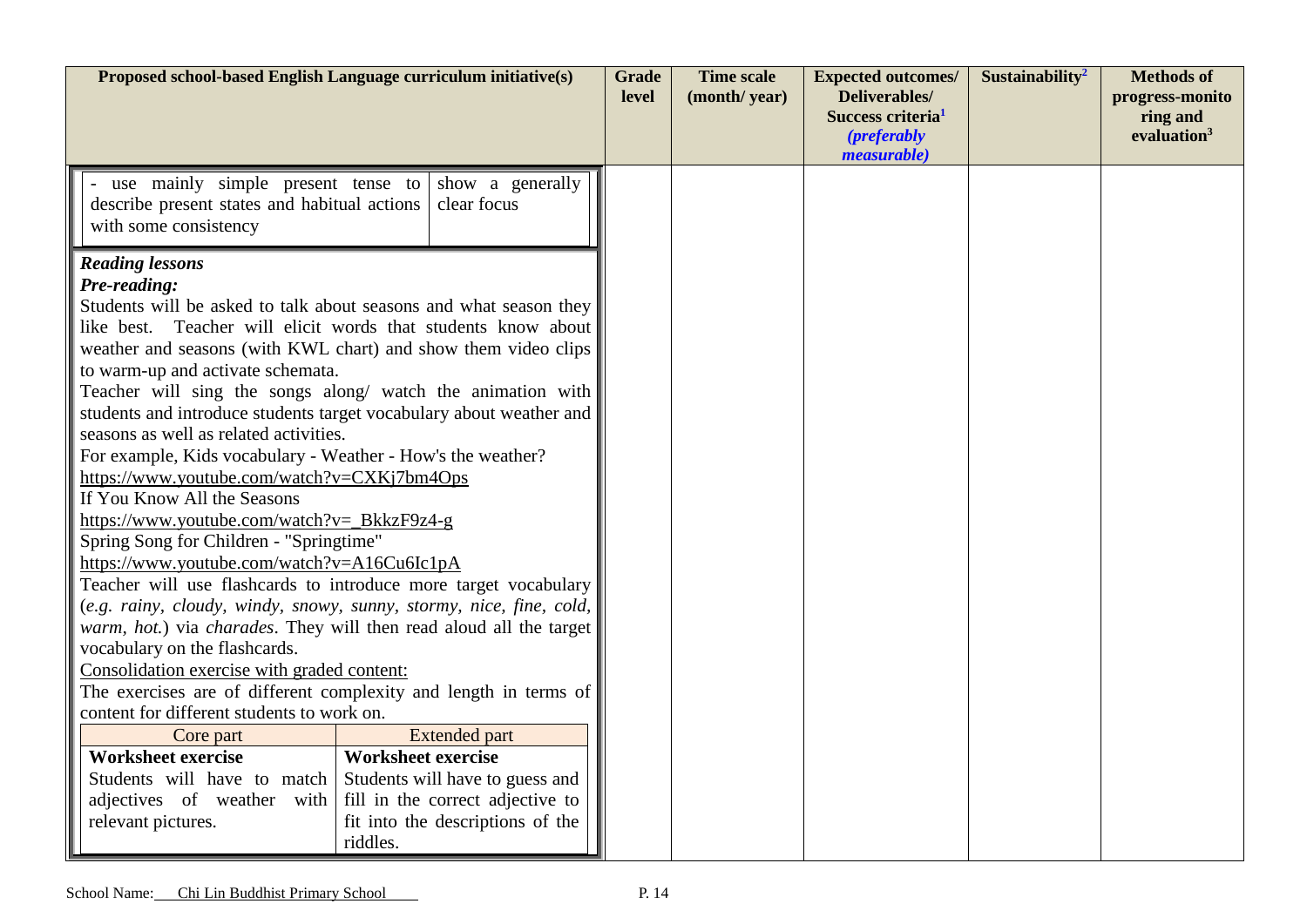|                                                                       | Proposed school-based English Language curriculum initiative(s)                                                                             | <b>Grade</b><br>level | <b>Time scale</b><br>(month/year) | <b>Expected outcomes/</b><br>Deliverables/<br>Success criteria <sup>1</sup><br><i>(preferably)</i><br><i>measurable</i> ) | Sustainability <sup>2</sup> | <b>Methods of</b><br>progress-monito<br>ring and<br>evaluation <sup>3</sup> |
|-----------------------------------------------------------------------|---------------------------------------------------------------------------------------------------------------------------------------------|-----------------------|-----------------------------------|---------------------------------------------------------------------------------------------------------------------------|-----------------------------|-----------------------------------------------------------------------------|
| <b>During reading</b> (shared and guided reading lessons)             | Teacher will show students the front and back covers of the reader.                                                                         |                       |                                   |                                                                                                                           |                             |                                                                             |
|                                                                       | Teacher will ask students to read the title and look at the picture and                                                                     |                       |                                   |                                                                                                                           |                             |                                                                             |
|                                                                       | content page to predict what they might read in the book Four                                                                               |                       |                                   |                                                                                                                           |                             |                                                                             |
| Seasons.                                                              |                                                                                                                                             |                       |                                   |                                                                                                                           |                             |                                                                             |
|                                                                       | Teacher will ask different questions to guide students to                                                                                   |                       |                                   |                                                                                                                           |                             |                                                                             |
|                                                                       | understanding the texts and explicitly demonstrate different target                                                                         |                       |                                   |                                                                                                                           |                             |                                                                             |
|                                                                       | reading skills (e.g. decoding the meaning of unknown words using<br>different decoding strategies) as well as introduce the text structures |                       |                                   |                                                                                                                           |                             |                                                                             |
| and language features of the target text types.                       |                                                                                                                                             |                       |                                   |                                                                                                                           |                             |                                                                             |
|                                                                       |                                                                                                                                             |                       |                                   |                                                                                                                           |                             |                                                                             |
| Decoding and word attack strategies                                   |                                                                                                                                             |                       |                                   |                                                                                                                           |                             |                                                                             |
| Core part                                                             | <b>Extended part</b>                                                                                                                        |                       |                                   |                                                                                                                           |                             |                                                                             |
| - chunking the word into                                              | -knowledge of word formation                                                                                                                |                       |                                   |                                                                                                                           |                             |                                                                             |
| syllables                                                             | e.g.                                                                                                                                        |                       |                                   |                                                                                                                           |                             |                                                                             |
| e.g. thunder, thun/der;                                               | 1) wind $\rightarrow$ windy                                                                                                                 |                       |                                   |                                                                                                                           |                             |                                                                             |
| freezing, free/zing;                                                  | $2)$ storm $\rightarrow$ stormy                                                                                                             |                       |                                   |                                                                                                                           |                             |                                                                             |
| winter, win/ter                                                       | $3)$ sun $\rightarrow$ sunny<br>$4)$ snow $\rightarrow$ snowy                                                                               |                       |                                   |                                                                                                                           |                             |                                                                             |
| Differentiated questioning                                            |                                                                                                                                             |                       |                                   |                                                                                                                           |                             |                                                                             |
| Core part                                                             | <b>Extended part</b>                                                                                                                        |                       |                                   |                                                                                                                           |                             |                                                                             |
| Students are expected to                                              | On top of the basic conversation,                                                                                                           |                       |                                   |                                                                                                                           |                             |                                                                             |
| questions<br>by<br>answer                                             | students are<br>expected<br>to<br>use                                                                                                       |                       |                                   |                                                                                                                           |                             |                                                                             |
| appropriate descriptions/adjectives<br>the<br>adopting<br>sentence    |                                                                                                                                             |                       |                                   |                                                                                                                           |                             |                                                                             |
| structures for conversation:<br>to describe the character and explain |                                                                                                                                             |                       |                                   |                                                                                                                           |                             |                                                                             |
| the reason behind.<br>- Look at Willy! What is he                     |                                                                                                                                             |                       |                                   |                                                                                                                           |                             |                                                                             |
| wearing?                                                              | -Do you think Willy likes summer?                                                                                                           |                       |                                   |                                                                                                                           |                             |                                                                             |
| $\rightarrow$ He is wearing a t-shirt                                 | $\rightarrow$ I think he hates summer because                                                                                               |                       |                                   |                                                                                                                           |                             |                                                                             |
| and shorts.                                                           | he doesn't like hot weather.                                                                                                                |                       |                                   |                                                                                                                           |                             |                                                                             |
| - What is Willy doing? $\rightarrow$                                  | -Which season do you like best?                                                                                                             |                       |                                   |                                                                                                                           |                             |                                                                             |
| He is trying to build a                                               | Why?                                                                                                                                        |                       |                                   |                                                                                                                           |                             |                                                                             |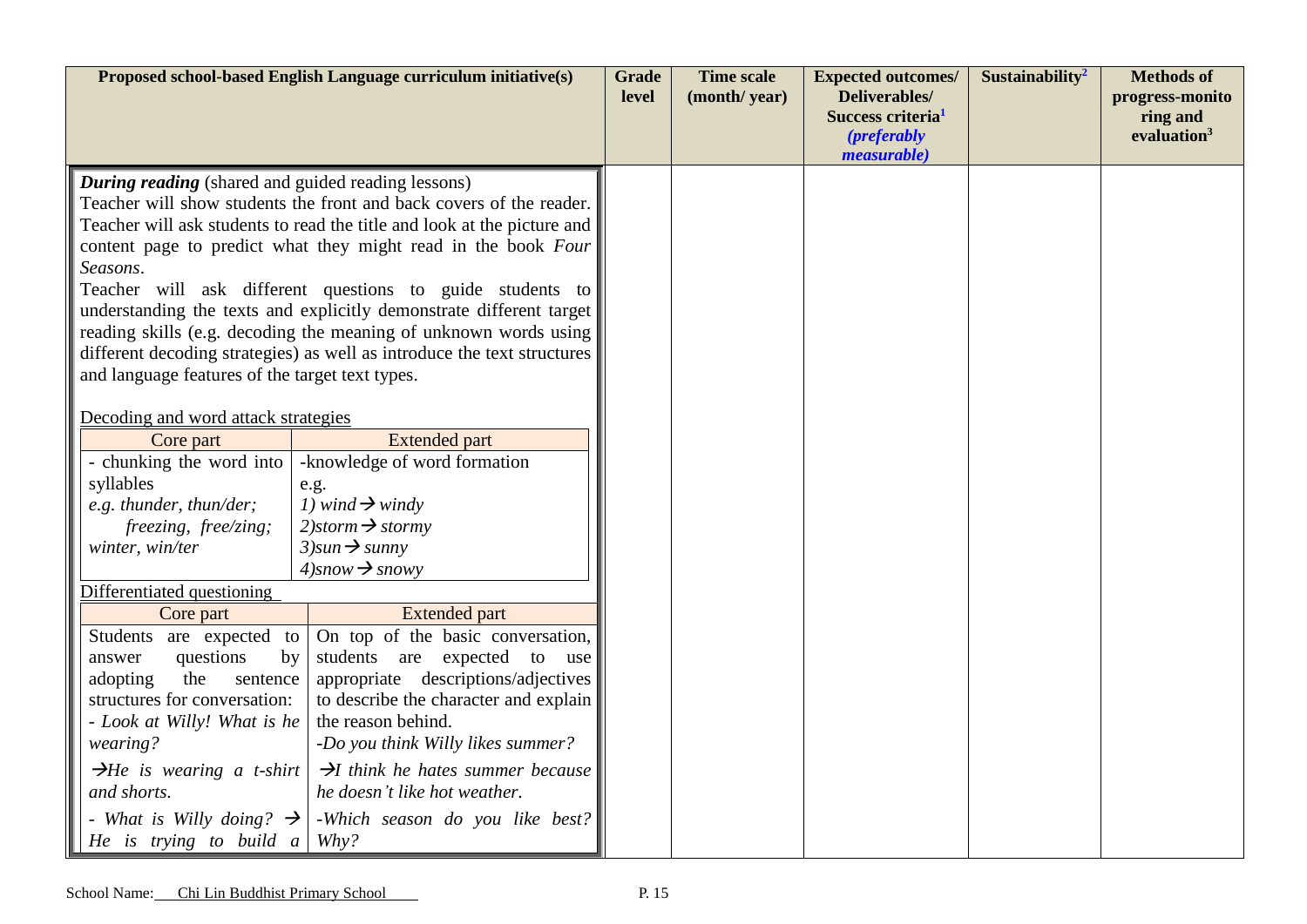| Proposed school-based English Language curriculum initiative(s)                                                                                                                                                                                                                                                                                                                                                                                                                                                                                                                                                   |       |                                                   | <b>Grade</b><br>level | <b>Time scale</b><br>(month/year) | <b>Expected outcomes/</b><br>Deliverables/<br>Success criteria <sup>1</sup><br><i>(preferably)</i><br><i>measurable</i> ) | Sustainability <sup>2</sup> | <b>Methods of</b><br>progress-monito<br>ring and<br>evaluation <sup>3</sup> |
|-------------------------------------------------------------------------------------------------------------------------------------------------------------------------------------------------------------------------------------------------------------------------------------------------------------------------------------------------------------------------------------------------------------------------------------------------------------------------------------------------------------------------------------------------------------------------------------------------------------------|-------|---------------------------------------------------|-----------------------|-----------------------------------|---------------------------------------------------------------------------------------------------------------------------|-----------------------------|-----------------------------------------------------------------------------|
| snowman in summer.                                                                                                                                                                                                                                                                                                                                                                                                                                                                                                                                                                                                | warm. | $\rightarrow$ I like spring because it's nice and |                       |                                   |                                                                                                                           |                             |                                                                             |
| Teacher will guide students to predict the likely development of the<br>story and identify characters, setting and sequence of events in the<br>story.<br>Teacher will show students the story plot diagram and go through<br>different parts of the plot diagram with students. Students will<br>then work in pairs to finish the story plot diagram.<br>Students will read through the story and complete the exercise on<br>categorising the features of seasons and related clothing items with<br>graphic organiser.<br>Post-reading:<br>For post-reading, students will do home reading with graded readers |       |                                                   |                       |                                   |                                                                                                                           |                             |                                                                             |
| and complete relevant differentiated reading assignments.<br>Extension task with differentiated content:                                                                                                                                                                                                                                                                                                                                                                                                                                                                                                          |       |                                                   |                       |                                   |                                                                                                                           |                             |                                                                             |
| Core part                                                                                                                                                                                                                                                                                                                                                                                                                                                                                                                                                                                                         |       | <b>Extended part</b>                              |                       |                                   |                                                                                                                           |                             |                                                                             |
| Give<br>Individual/pair-work<br>brief<br>a<br>- Draw/ Stick the pictures and label a set<br>presentation about the<br>of clothing items for their favourite<br>design/ write a brief<br>character in particular weather and<br>description about the<br>season/ scenario (e.g. sunny day in<br>design.<br>summer, rainy day in winter)                                                                                                                                                                                                                                                                            |       |                                                   |                       |                                   |                                                                                                                           |                             |                                                                             |
| <b>Writing</b>                                                                                                                                                                                                                                                                                                                                                                                                                                                                                                                                                                                                    |       |                                                   |                       |                                   |                                                                                                                           |                             |                                                                             |
| Teacher will design tied writing worksheets for the writing task and<br>go over the characters, setting and sequence of events of the story<br>with students before the writing task.                                                                                                                                                                                                                                                                                                                                                                                                                             |       |                                                   |                       |                                   |                                                                                                                           |                             |                                                                             |
| Students will first draft the story using the plot diagram and teacher<br>will provide feedback before they write up / rewrite the story with<br>target sentence structures.                                                                                                                                                                                                                                                                                                                                                                                                                                      |       |                                                   |                       |                                   |                                                                                                                           |                             |                                                                             |